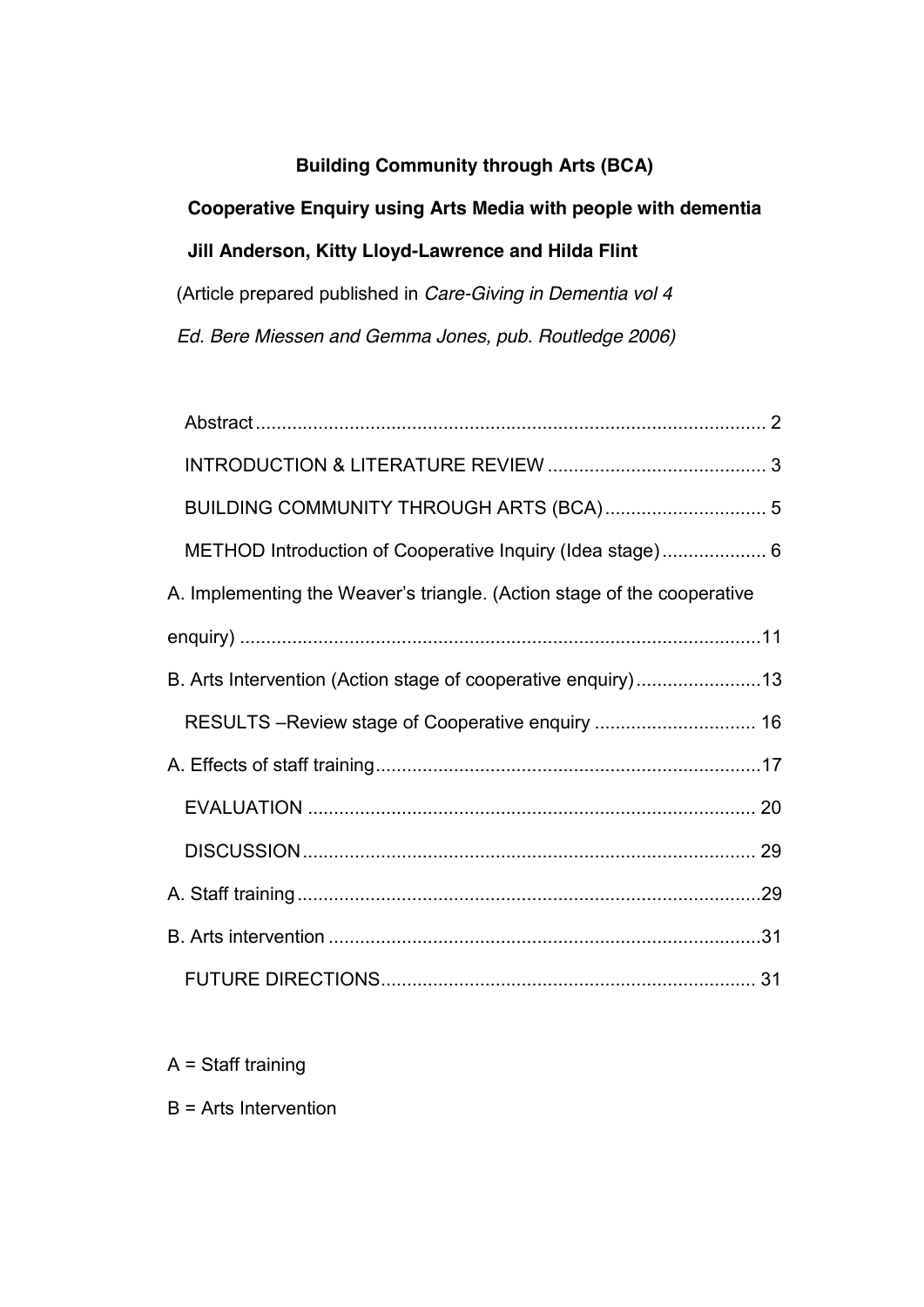### **Building Community through Arts (BCA)**

#### <span id="page-1-0"></span>*Abstract*

This paper describes BCA's innovative use of John Heron's *Cooperative*  Inquiry<sup>j</sup> method (a cycle of 'idea, action and review') with people with dementia (Heron 1996). Basic communication skills and simple arts activities were introduced with care staff, clients, school and business volunteers sharing in the inclusive training. Care staff, whose focus has often been limited to physical care, were helped to realise a more creative attitude to their day to day routines; clients benefited from the new inclusive attitudes towards 'activities'; The BCA Team and community volunteers, including those recruited from business and schools, gained insights and skills, and satisfaction from knowing they helped to make a difference to clients with dementia.

#### *Key words:*

Arts / Activities; Community; Cooperative Enquiry; Dementia; Staff **Training**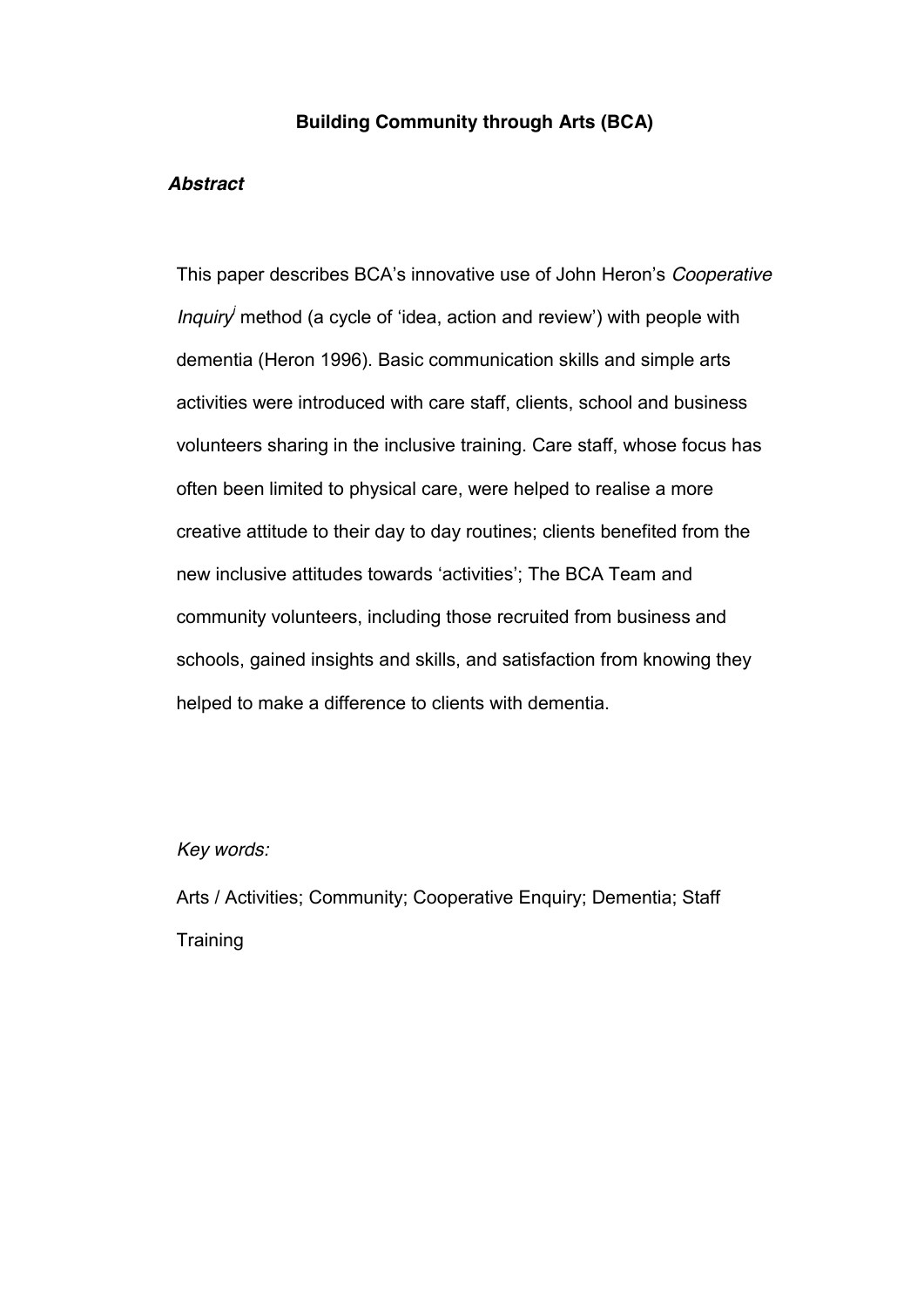#### <span id="page-2-0"></span>*INTRODUCTION & LITERATURE REVIEW*

Over the last few decades there has been a profound change of attitude towards people with dementia: no longer 'imbeciles'<sup>iiiiiiv</sup> – implying a loss of identity and lack of respect (Farrer 1962: 189). Rather, the work of many, particularly Kitwood (1997: et al), is bringing about a change in the culture of care: 'personhood', individual care plans, and activities designed to restore a sense of meaning to the lives of people with dementia.

The provision of activities has involved two main strands: *direct intervention* by professionals, and *staff training* to develop skills and awareness that any activity beyond basic physical care can be 'beneficial',.

#### *Direct intervention*

Trained facilitators work to produce an improvement in living experience – often a performance including a great variety of creative activities. Stimulating, fun and providing great enjoyment, Age Exchange's programmes, for instance, rely on the trained facilitation of the providers. Vi

#### *Staff Training*

There are many short courses offering ideas and insights into dementia and appropriate activities. It is not clear how far learning can be sustained on the trainees' return to their institutions. Writing on the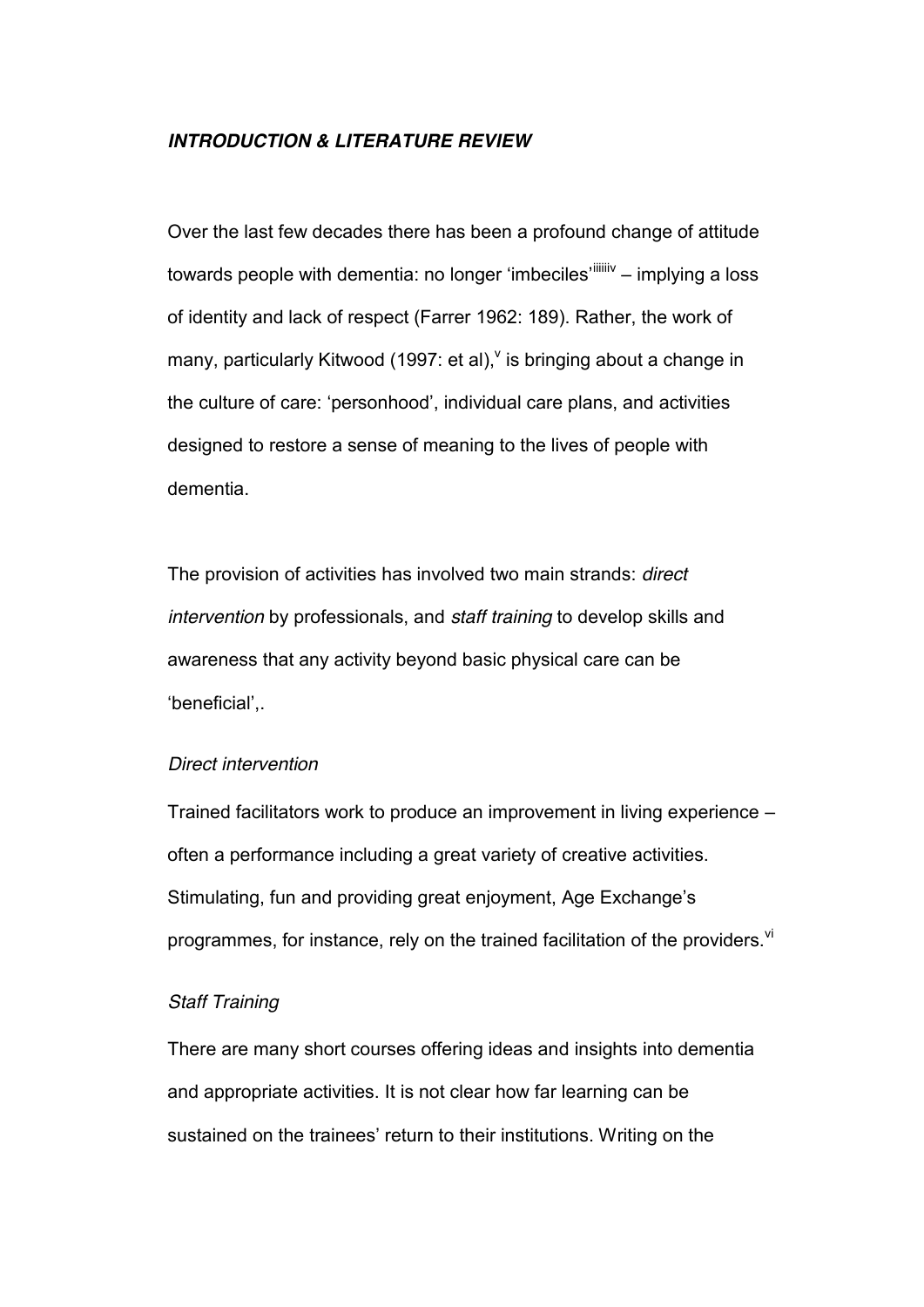effects of a research project using the 'snoezelen' room (an individual program of multi-sensory stimulation) Colin MacDonald commented that it was very dependent on the interest of the staff using it; after the project ended there was a 'loss of interest and disillusionment after the staff realised that multi-sensory stimulation was no miracle cure'. $\frac{v}{v}$  (2002: 34)

#### *Sustainability of person-centred staff attitudes to care*

Well- and ill-being profiles were used in one Home to assess the effect of a careful introduction of person centred care, As staff became more aware of the value of person-centred care plans, tailored to previous life experiences and present needs, so general well-being scores improved. Christine Hosking commented that a year later staff attitudes were still changing, and that 'what was once considered an unpopular job is now increasingly about enabling people to get the best out of their remaining days.' (Hosking 2002: 18-20)<sup>viii</sup>.

#### *Value of shared activity establishing trust*

Gottlieb -Tanaka et al  $(2003: 125)^{ix}$ , reported on the development of creative activities for people with dementia. They recognised the value of developing friendly relationships between facilitators and the group with whom they were working – sharing their experiences to establish trust and equality in the group (in contrast to traditional training which discourages sharing feelings or experience). However, it appears that while the day to day staff were impressed with the importance of creative activities, they were not being trained to carry on with their provision.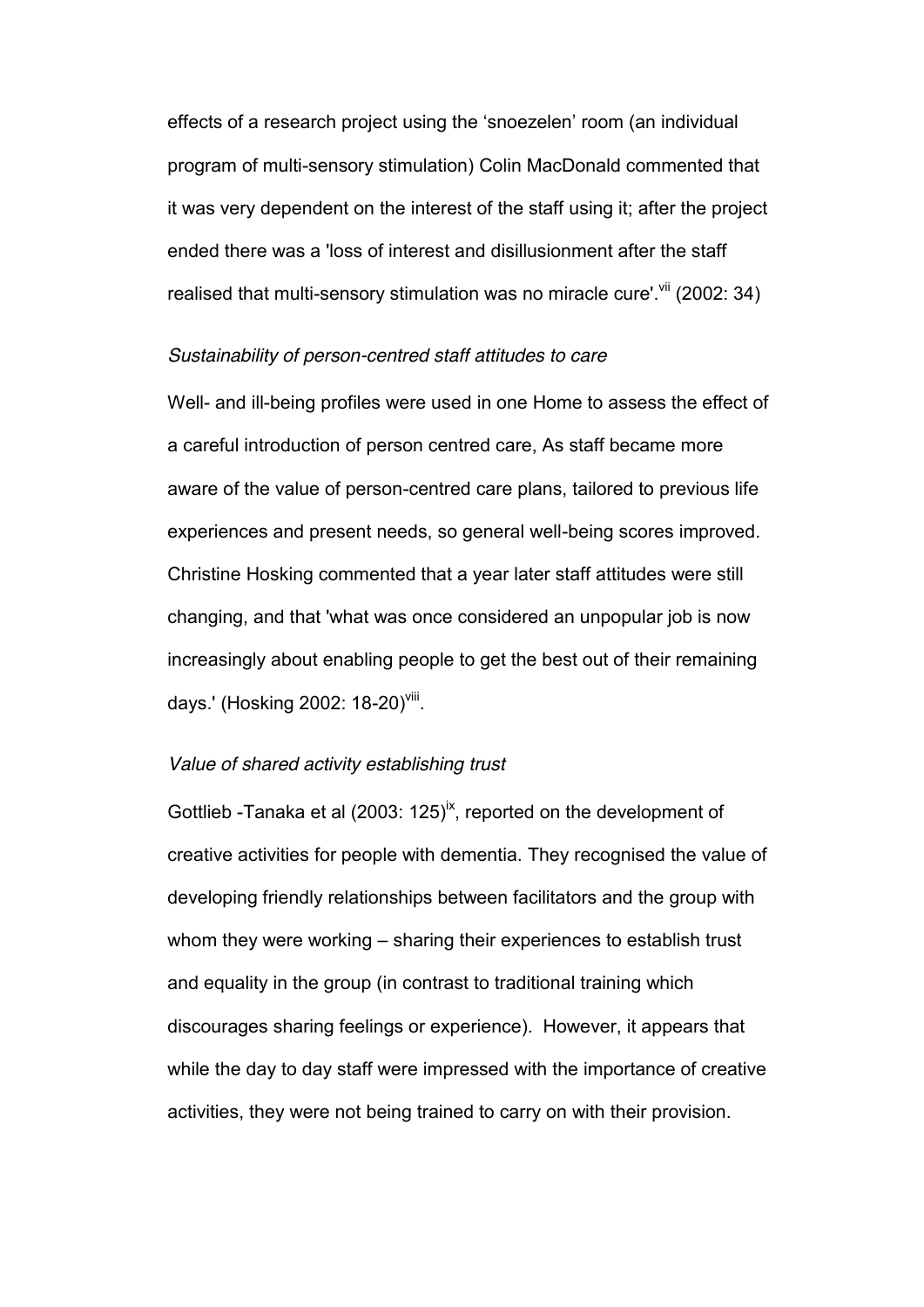#### <span id="page-4-0"></span>*BUILDING COMMUNITY THROUGH ARTS (BCA)*

During this time (1993 – 2002), BCA developed a series of workshop programmes focusing on a collaborative style of working and using simple arts media to break down barriers between people who would not normally relate easily to each other, particularly those with disabilities or dementia who are often marginalized or excluded from our community life.

Sidney Jones PhD – early research into education and creative activity<sup>x</sup>: Jones observed the effects of introducing activities to homes and hospitals including music, art, poetry writing, poetry and play reading, French conversation, music and movement**.** The improvements noted were physical, social and psychological – greater self esteem, physical control, moods and social interaction. (1983)

The second author, Kitty Lloyd-Lawrence, (founder and coordinator of BCA) followed up Jones' work by developing workshops for enhancing interaction between staff and residents in the care of the Central and Cecil Housing Trust, using simple arts media.

#### *'New' interactive arts sessions*

A key value was learned which influenced all further work of BCA (1994). When asked why she preferred the 'new arts sessions' put on in the Home, one resident replied that the 'other sessions were just for a wet Wednesday – she challenged us to be original.' In the other sessions staff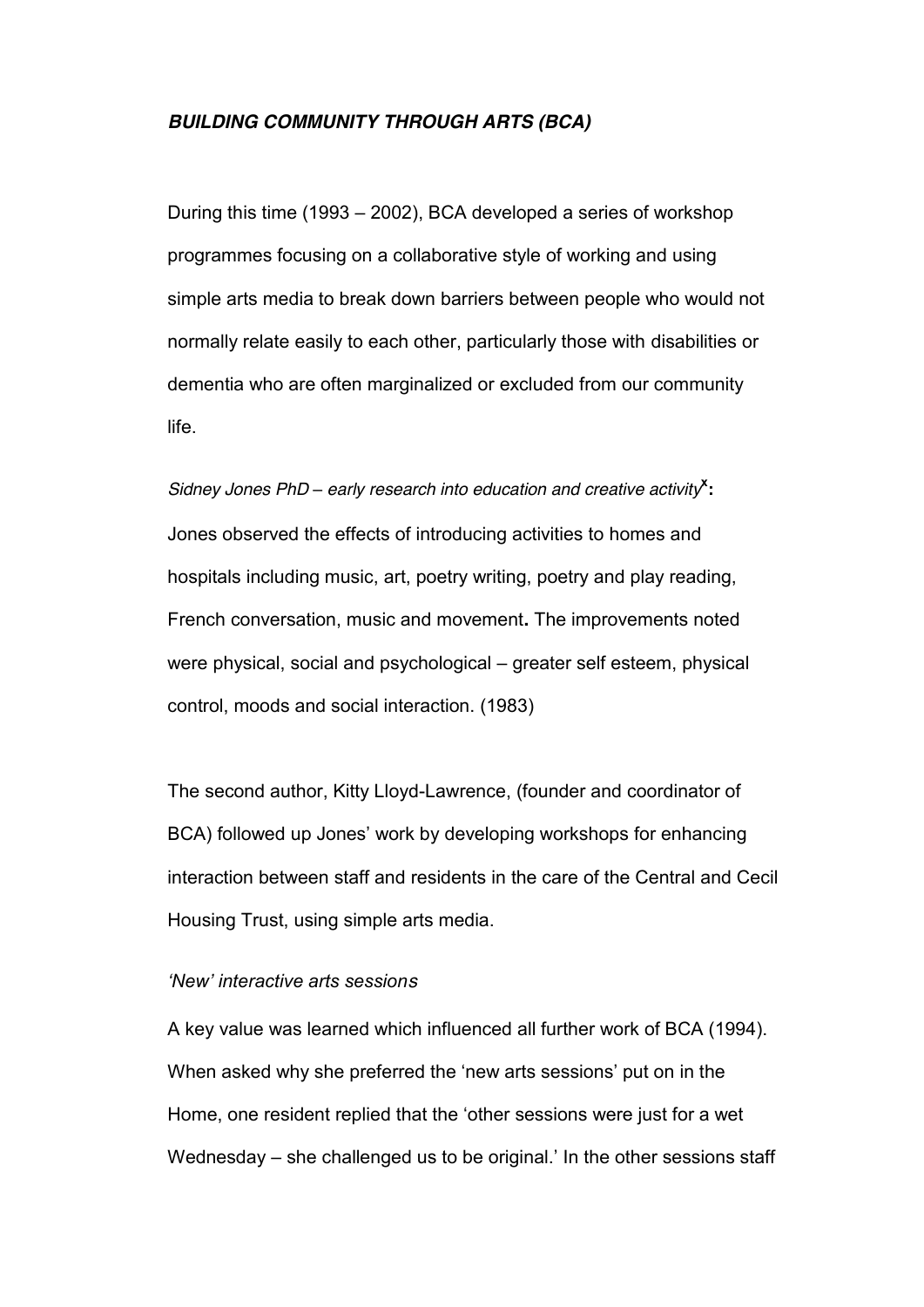went off for a cup of tea. It felt like pouring water into sand when they were not there to take advantage of the process and positive outcomes.<sup>xi</sup> However, staff were interested, and wanted to be included in the new art sessions. After some negotiation, this was achieved.

BCA's aim has been to enable carers (staff, relatives or community volunteers) to maximise day to day opportunities to develop deeper levels of relationship. As far as possible programmes are designed 'with' rather than 'for' those in their care, to enhance their quality of life and provide greater interest in their work for the carers.

#### *The BCA team*

The BCA team, as well as the two facilitators and consultant, included a widely diverse group of volunteers. They were given an introductory workshop, and stayed to participate in the training. From time to time many different people from surrounding communities were included, for instance relatives, the local minister, school children or business volunteers.

#### <span id="page-5-0"></span>*METHOD Introduction of Cooperative Inquiry (Idea stage)*

The third author, a facilitation trainer, helped BCA to develop a collaborative training style based on John Heron's *Cooperative Inquiry*  process. (Heron 1996)<sup>xii</sup> This is an action learning approach where participants consciously use a cycle of Idea / Action / and Review, working as equal enquirers across several layers of an organisation, including clients, sharing together as peers in a learning partnership*.*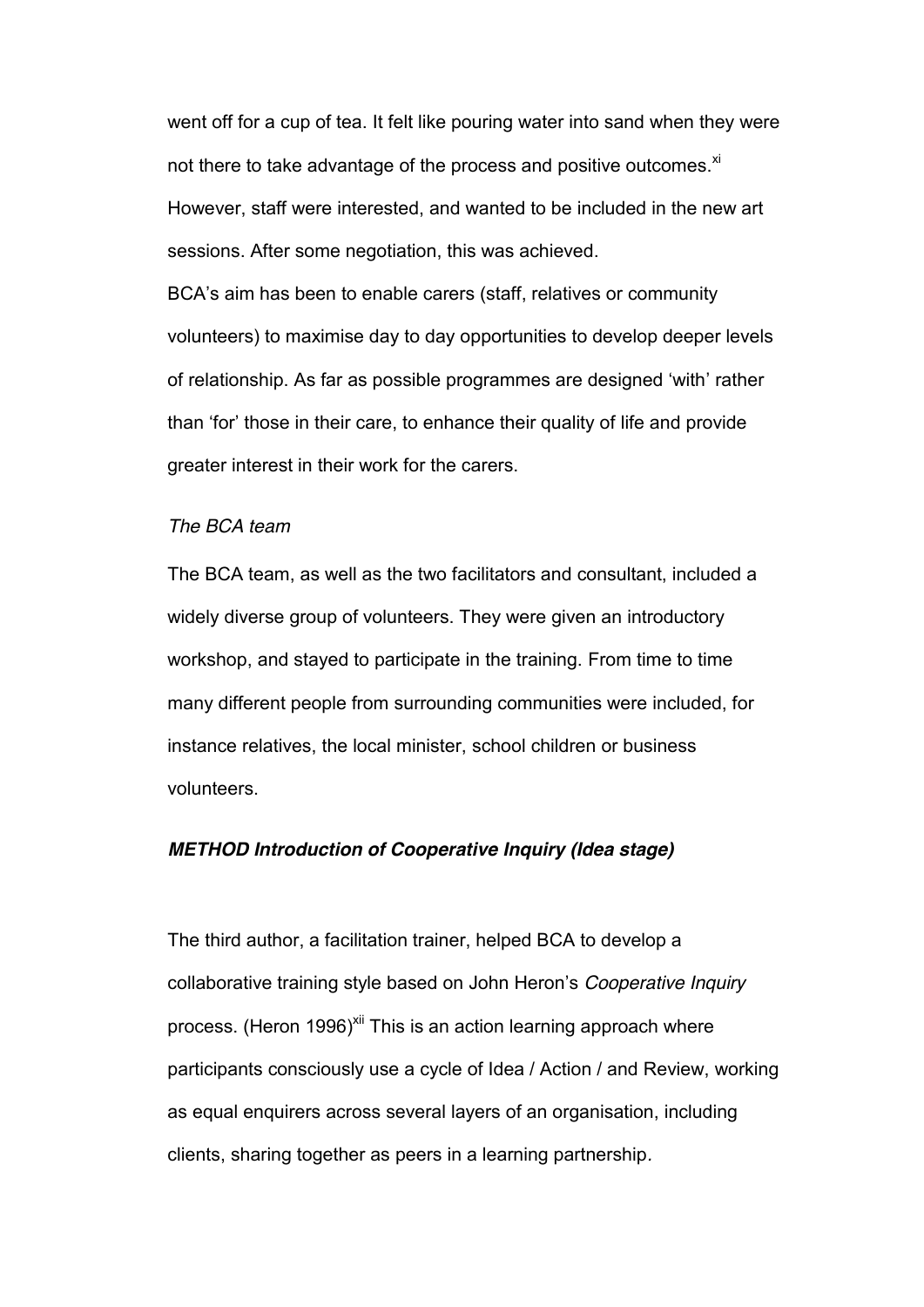*Shift from culture of blame to learning culture in cooperative enquiry*

Before entering into a contract for a cooperative enquiry BCA and management needed to agree their overall goal – to work together collaboratively towards a learning culture. This contrasts with the hierarchical culture of blame which tends to dominate institutional life. Often 'Whose fault?' is the question when something goes wrong, rather than 'Why did that happen, and what have we learned to prevent it happening again?' This is not easy where there has been an authoritarian management style. *Failure to achieve this understanding may undermine the whole programme.*

#### *Anchoring a Cooperative enquiry*

#### *The 'Initiating Group'*

An 'Initiating Group' is set up to anchor a cooperative enquiry. As far as possible this represented all levels of the host community, including relatives and the BCA team of consultant, facilitators and volunteers. The task of this group is described by Heron as three-stranded:

o to understand and accept the methodology being introduced, so that 'they can make it their own';

o to develop 'participative decision-making and authentic collaboration so that the enquiry becomes truly cooperative'

 $\circ$  to ' create a climate in which emotional states can be identified, so that distress and tension aroused by the enquiry can be openly accepted and processed, and joy and delight in it and with each other can be freely expressed.'<sup>xiii</sup> (1996: ch 4)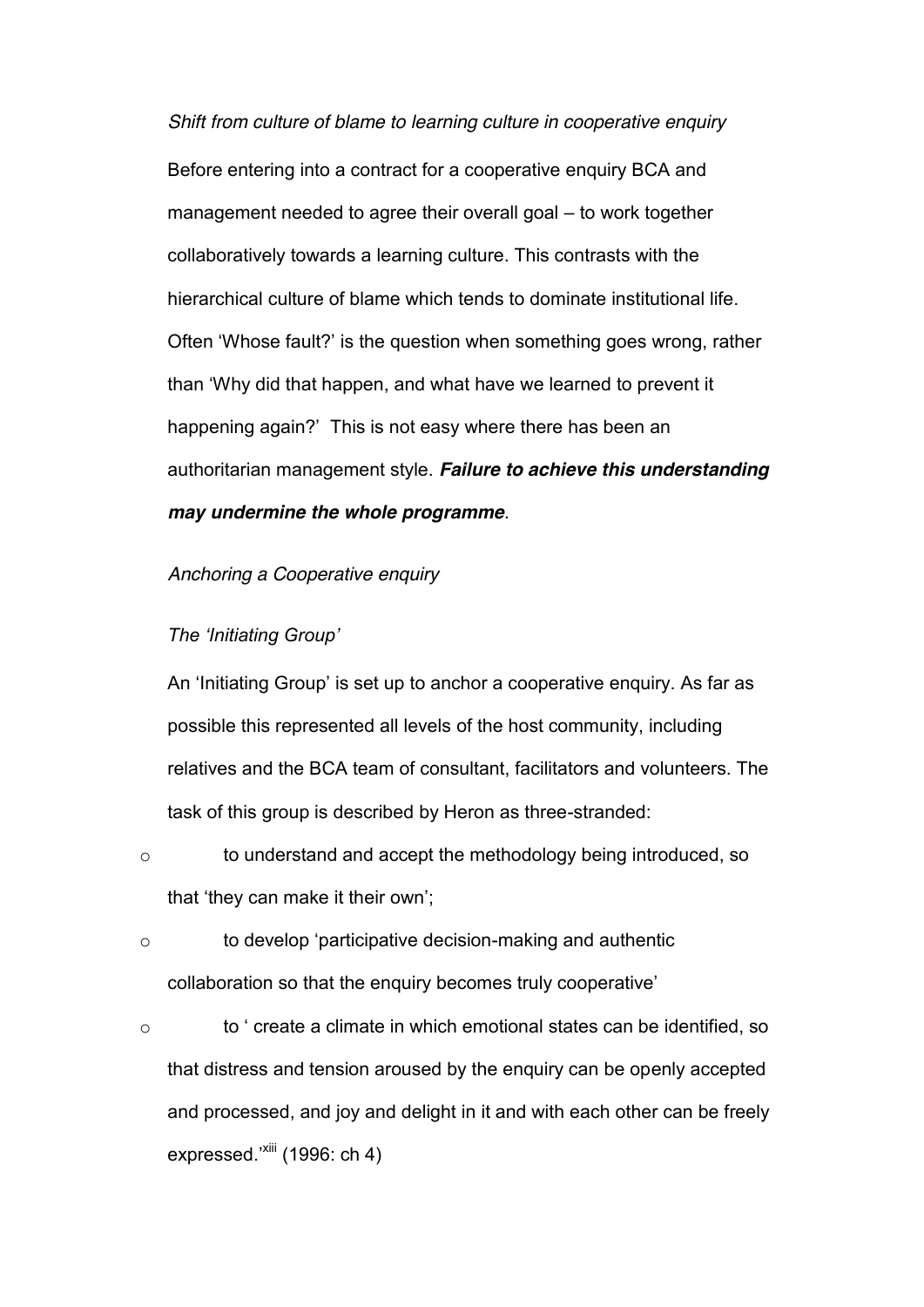#### *Agreement on Evaluation methodology*

The initiating group agrees the methodology for the monitoring and evaluation of the project at the beginning of the project. It will meet at the very least three times: at the beginning of the project to define the starting profile of the organisation, at mid-point to monitor progress – or if necessary adjust the project goals – and at the end of the project to assess progress.

## The Weavers' Triangle<sup>xiv</sup>

#### *A: Staff training (the action stage)*

Programmes comprised training workshops, arts workshops, review time and individual consultations. Supporting materials, explanatory leaflets and learning tools were provided, with final workbooks for staff developed from their own learning experience during the projects. The concept of a fully and equally cooperative process is unfamiliar to usual management structures or participating staff. Each person is equally important having a unique view of the community and can contribute to a more complete picture of how things are and how they could be – more than any one layer, e.g. management alone, can achieve. Members could bring their peers' views to the initiating group, and 'cascade' – share the thinking, information and practice of the initiating group – with their colleagues.

#### *The Weaver's Triangle*

BCA uses the Charities Evaluation Services' Weavers' Triangle, a way of identifying the overall aim and resulting goals of an organisation or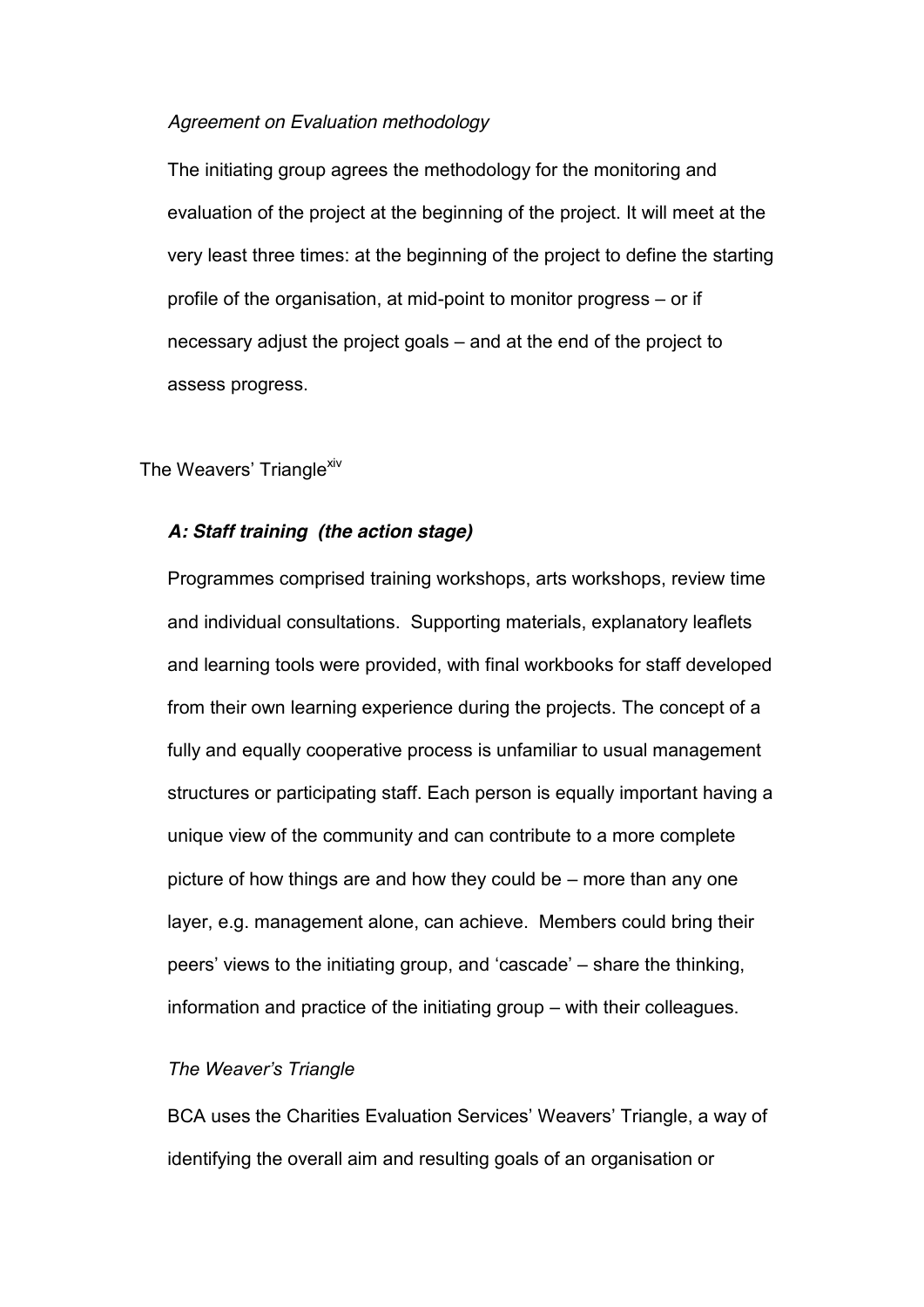programme of work. These aims, objectives and activities in turn can be tested against the organisation's expressed values. This also enables others, such as trustees, relatives, peer professionals or volunteers to understand the work being undertaken and the culture needed to support it.

#### *Cooperative monitoring*

The Weavers' Triangle includes evaluation sheets identifying markers for success which can be reviewed cooperatively, and used as benchmarks for future development. One of the three key stages is *review*, looking back to become more consciously aware of the process, accepting successes and shortcomings; planning the next stage – and avoiding unproductive 'blame games'.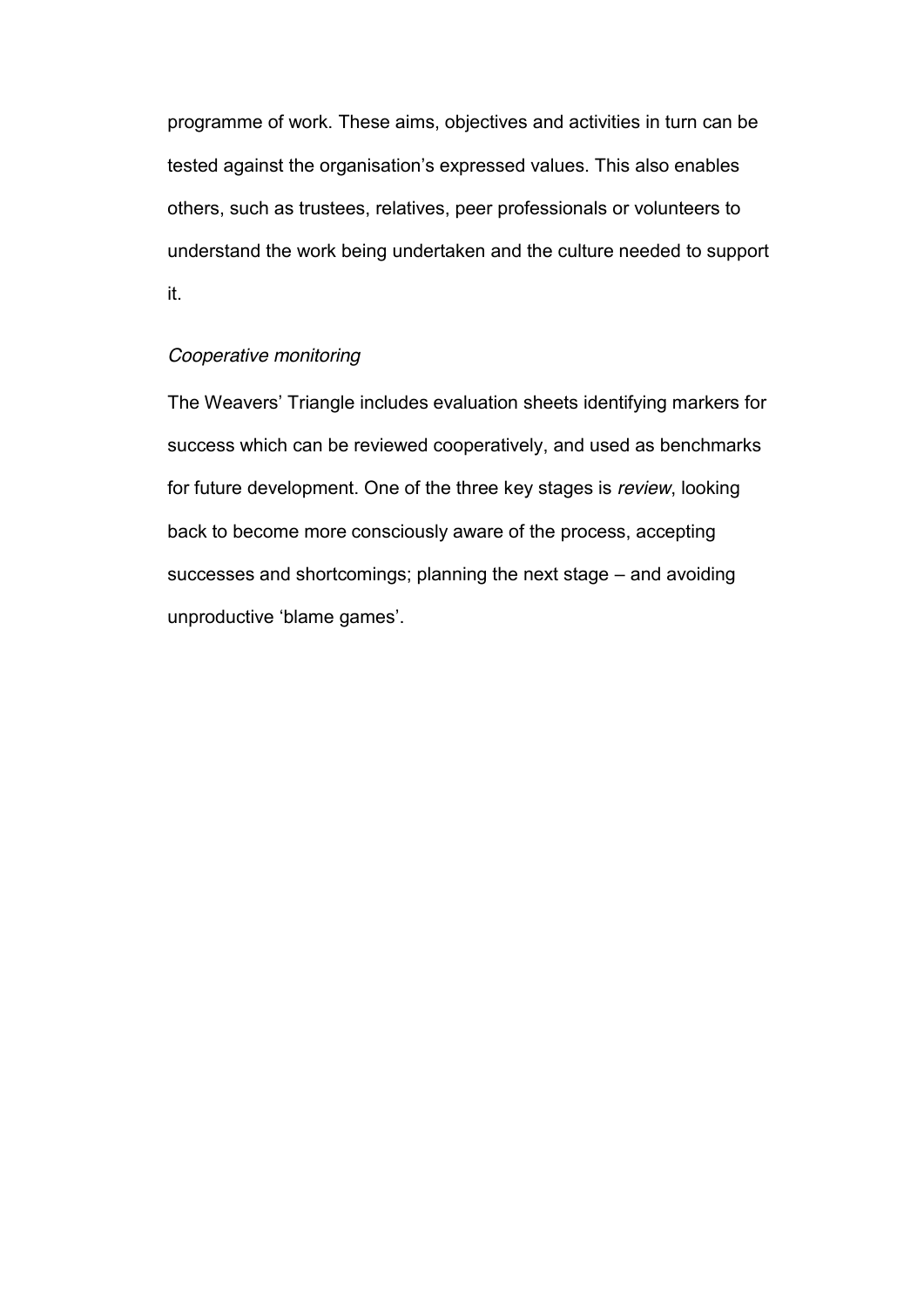

- x *We learn from each other by working together in partnership*
- x *Good interpersonal communication is vital to community development*
- x *Presentation validates all concerned*

<span id="page-9-0"></span>**The Charities Evaluation Services** provide further pages to identify the indicators to monitor and test these aims, objectives, activities and values.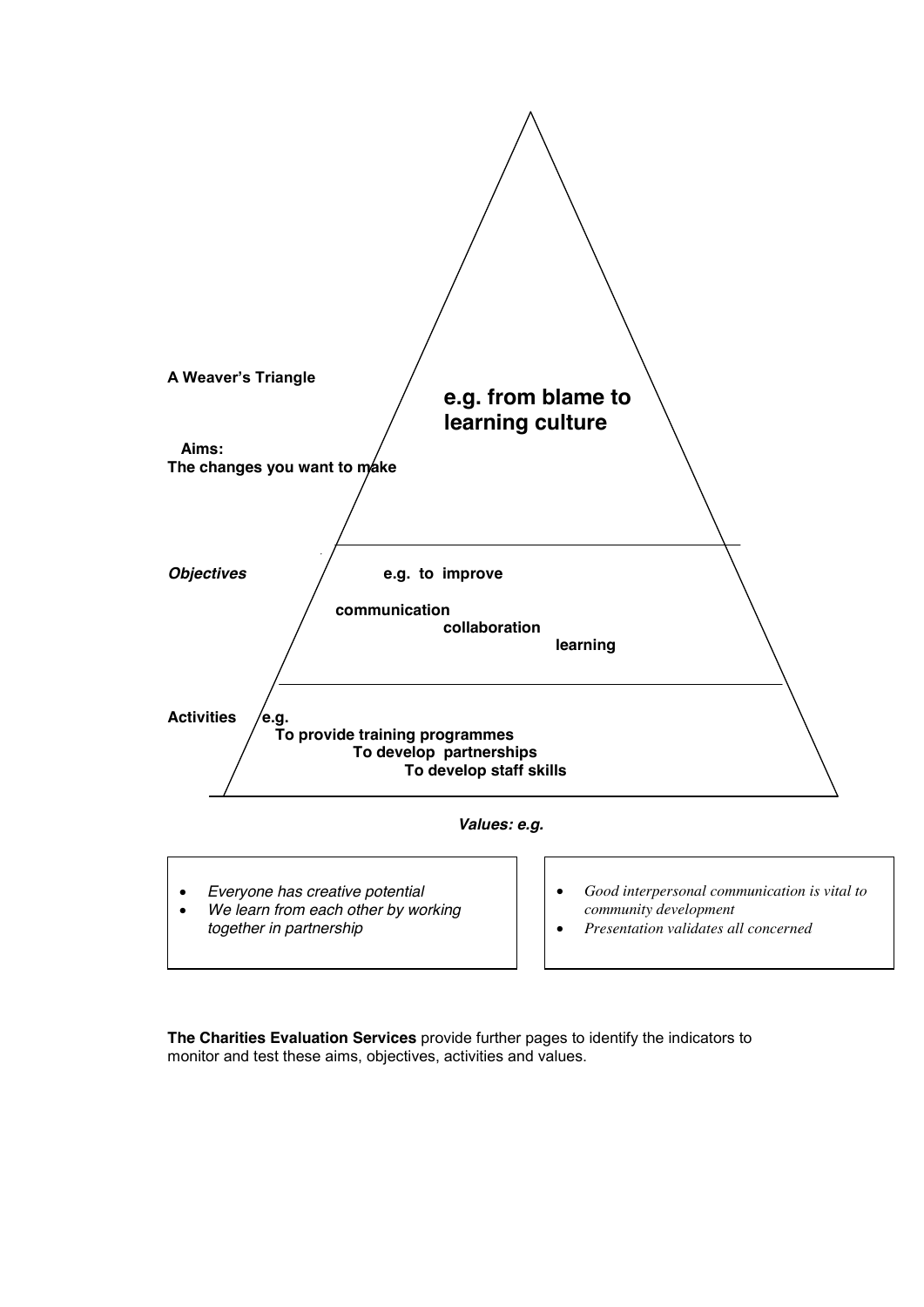## *A. Implementing the Weaver's triangle. (Action stage of the cooperative enquiry)*

Working with the Weaver's Triangle in the Home for people with dementia the initiating group identified overall aim – '*to achieve more together building their community*', the principal issues being addressed to achieve their aim – '*communication, collaboration, confidence and care of residents'*, and the activities planned to achieve these objectives

## *Individual goal setting*

Individuals set their own goals giving added meaning to their day-to-day routine using a pro forma based on the work of Edgar Schein. Private and confidential learning logs helped to clarify learning points, which could be shared in the peer learning groups identified at the start of the programme. These groups were kept together within, and, as far as possible, outside the workshops. There were also opportunities to consult with BCA facilitators and the House Manager.

#### *Group goal setting*

In the final workshops staff planned and implement an activity which could include residents. In one Home a Tea Dance was arranged, in another an Easter Bonnet Parade and Tea Party. Responsibility was shifted from a 'management' led activity to group discussion and shared planning.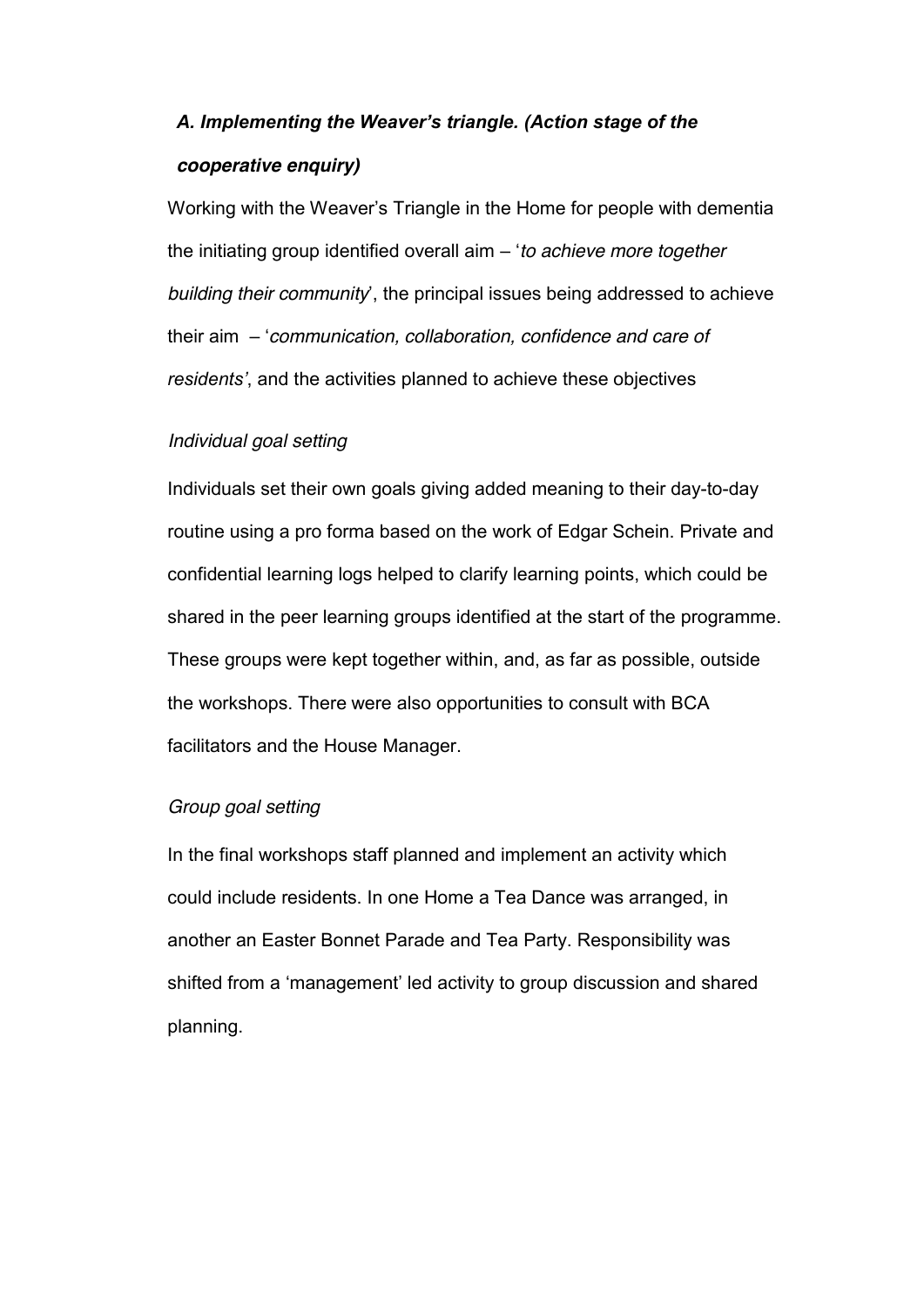## *Communication Skills (199…)xv*

The programmes introduced or revisited basic communication skills – listening, body language, use of language, the management of emotions, and self and peer assessment. These were practiced in the workshops and in small group work. In many cases we were making explicit and thus validating what staff already practised, yet on one occasion our facilitator was interrupted and told '*I've already done listening'*! However, our programmes emphasised that these are lifelong learning skills, achieved by continuing practice and through self and peer assessment, learning more about our own reactions and feelings.

#### *Language*

Language is always particular to a group or culture. In one programme we explored different interpretations of words used, such as *facilitation, disseminate* and even *activities*. '*Facilitation'* was variously interpreted as 'teaching', 'showing how to', or 'training'. For BCA it means more 'enabling others to develop or release their hidden potential'. For some it was a new idea that *'activities'* could refer to any day to day routine rather than identified sessions.

## *The Cascade*

We encouraged participants to pass their learning on to others not on the programme. This was also relevant for relatives or friends in the community.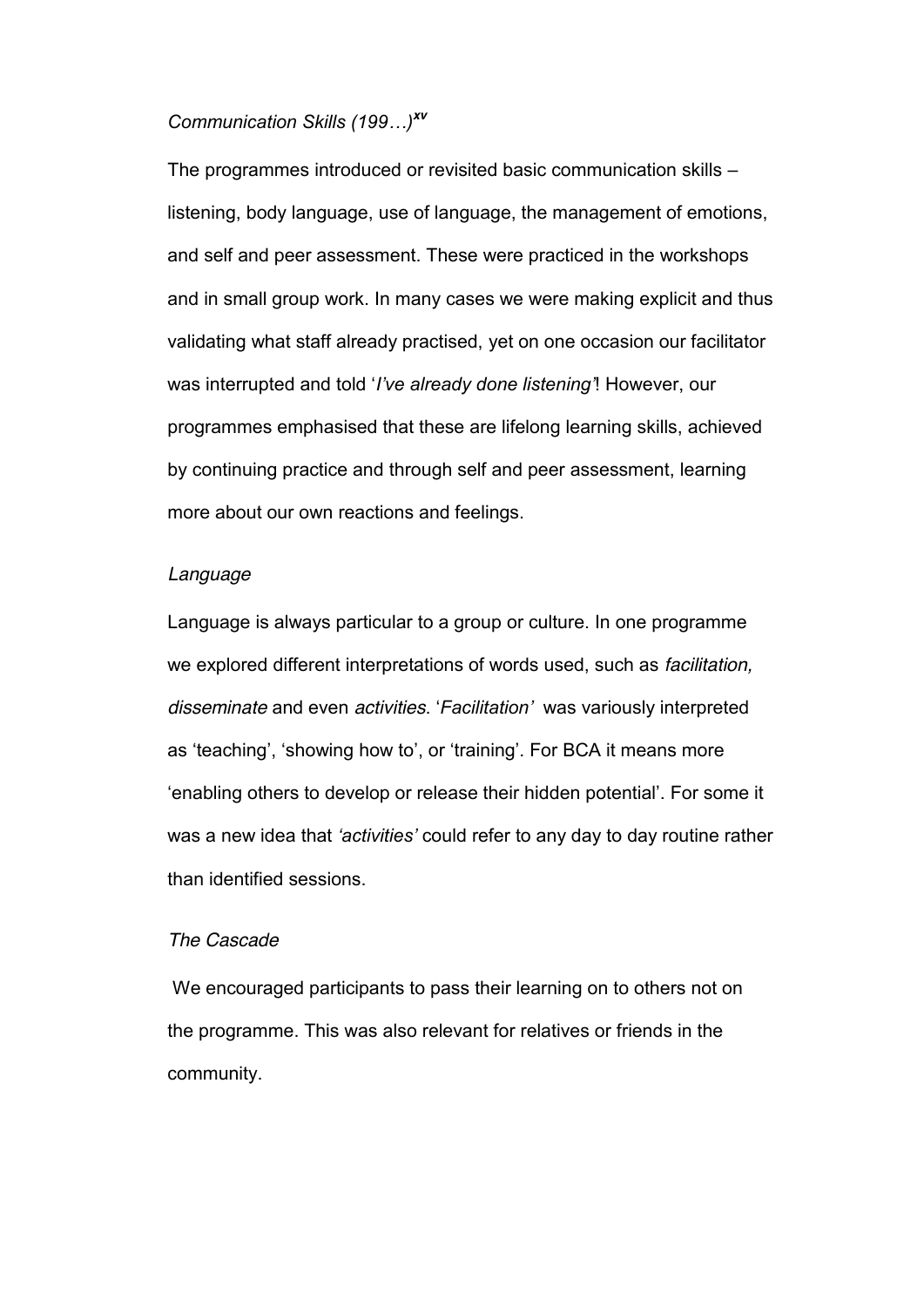#### *Monitoring progress*

Pre- and post-programme questionnaires covered personal, group and organisational issues, goals and outcomes. Interpreting results was undertaken internally, not as judgments but as learning points.

#### <span id="page-12-0"></span>*B. Arts Intervention (Action stage of cooperative enquiry)*

## *The Experiential Method (199…) xvi*

We had noted the liberating effect on both residents (with or without dementia) and care staff of experiencing simple creative arts activities together at a level where particular expertise was not required. Arts provide a bridge for building a sense of community, value and purpose, to express feelings and moods. In art there is no 'right' or 'wrong'; we can value differences and enjoy finding commonly held feelings. We can experience working on the right side of the brain – spontaneous, intuitive, open to the unexpected, rather than the left side – logical, methodical, orderly. The arts are particularly appropriate when the cognitive faculties are minimal as with dementia.

#### *Inclusive training sessions using arts media*

The process offers a combination of direct intervention and staff training. It included practical sessions which involved clients joining in at an early stage. This helped to set a pattern of inclusive working, adapting to the needs of clients from the start. Even if they could not be actively involved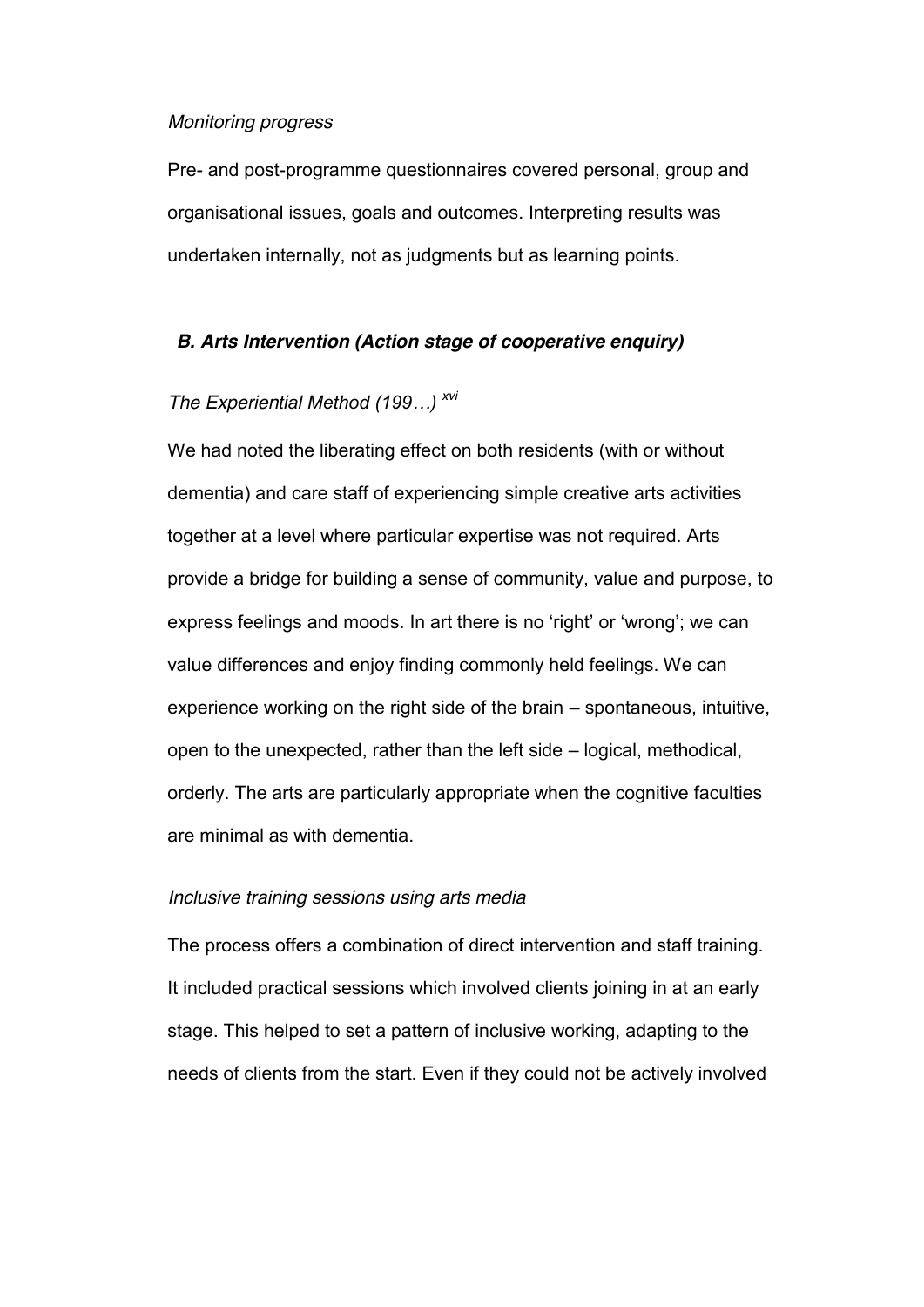in the proceedings, simply to be present offered stimulation and a feeling of being part of the community.

## *A typical arts workshop plan*

While the BCA team proposed the outline plan for each workshop, it was open for discussion. Reviews were shared with all participants, recorded to a flipchart, and circulated. Timings can be adapted to the clientele, medium used etc.

**Aims:** To interest and stimulate participants

To encourage interpersonal communication

To develop facilitation skills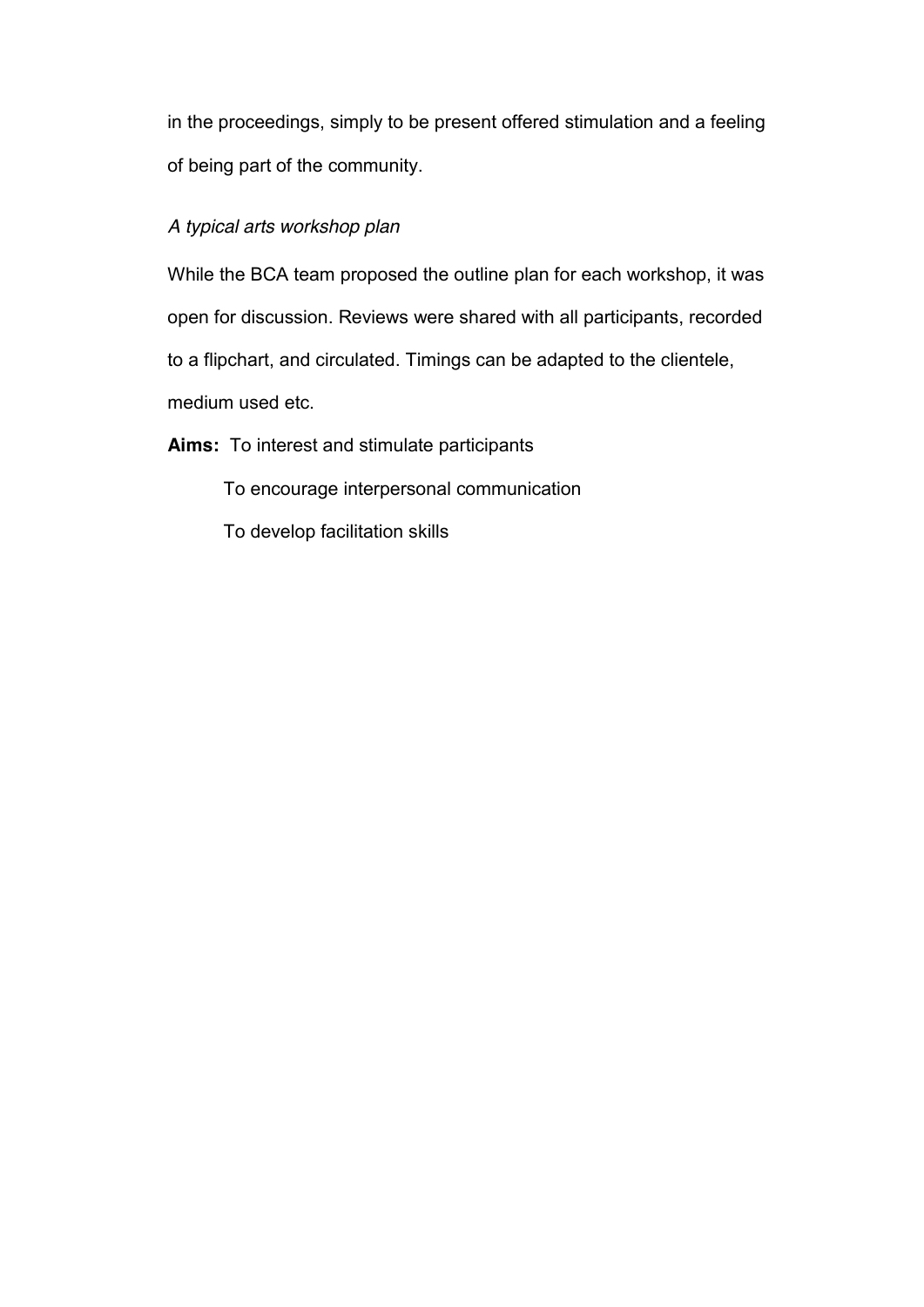| <b>Time</b>                         | <b>Activity</b>                                                                                                                                                                  | <b>Comment</b>                                                                                                                                                     |
|-------------------------------------|----------------------------------------------------------------------------------------------------------------------------------------------------------------------------------|--------------------------------------------------------------------------------------------------------------------------------------------------------------------|
| Prep-<br>aration:                   | Facilitators and volunteers clarify workshop<br>programme                                                                                                                        | Identify materials and<br>timetable.                                                                                                                               |
| 00 00<br>00.05<br>00.15             | Gather<br>Introductions (general information)<br>Round: - all respond to a question e.g. 'How<br>am I today?' Or 'What colour / animal could I<br>be today?' and why.            | Up to 12 participants<br>facing in a circle with<br>clip boards, pens and paper<br>Depending on time and<br>numbers, one word replies,<br>one sentence or 1 minute |
| <b>IDEA</b><br>00.30                | Short description of aims of workshop and<br>medium being used.                                                                                                                  |                                                                                                                                                                    |
| <b>ACTION</b><br>00.35              | Explain working in groups of 3<br>'doer', 'helper', 'observer' roles<br>Opportunity for demonstration by facilitator<br>with a volunteer                                         | Groups with mix of people<br>Team can demonstrate<br>helpful and unhelpful<br>facilitation, participants<br>commenting as observers                                |
| 00.50                               | Working in groups of 3 taking 10 minutes<br>taking turns to be doer, helper and observer.                                                                                        | Facilitator warns 2 minutes<br>before each change over                                                                                                             |
| 01.20<br>$-1.30$                    | Still in small groups individually give a title or<br>one-liner to the work drawing out the doer's<br>ideas - not imposing the helper's.                                         |                                                                                                                                                                    |
| $1.30 - 1.40$                       | Each group shares results with whole group                                                                                                                                       | Copied to a flip chart or<br>blue-tack for a display                                                                                                               |
| <b>REVIEW</b><br>1.40 - 1.50        | Review of workshop (Group). What<br>happened? Did we achieve what we set out<br>to do? What have we learned? How can we<br>take this forward? What might we change<br>next time? | If short of time can be one-<br>word or choice of smiley /<br>angry 'faces' - especially<br>helpful working with children                                          |
| $1.50 - 2.00$                       | Closing Round (personal) How do I feel?<br>Did I enjoy the workshop? How have I<br>changed?                                                                                      |                                                                                                                                                                    |
| Post Work-<br>shop<br><b>Review</b> | Facilitators and volunteers review with<br>commissioning group.                                                                                                                  | Take note of pluses and<br>minuses for future<br>amendment                                                                                                         |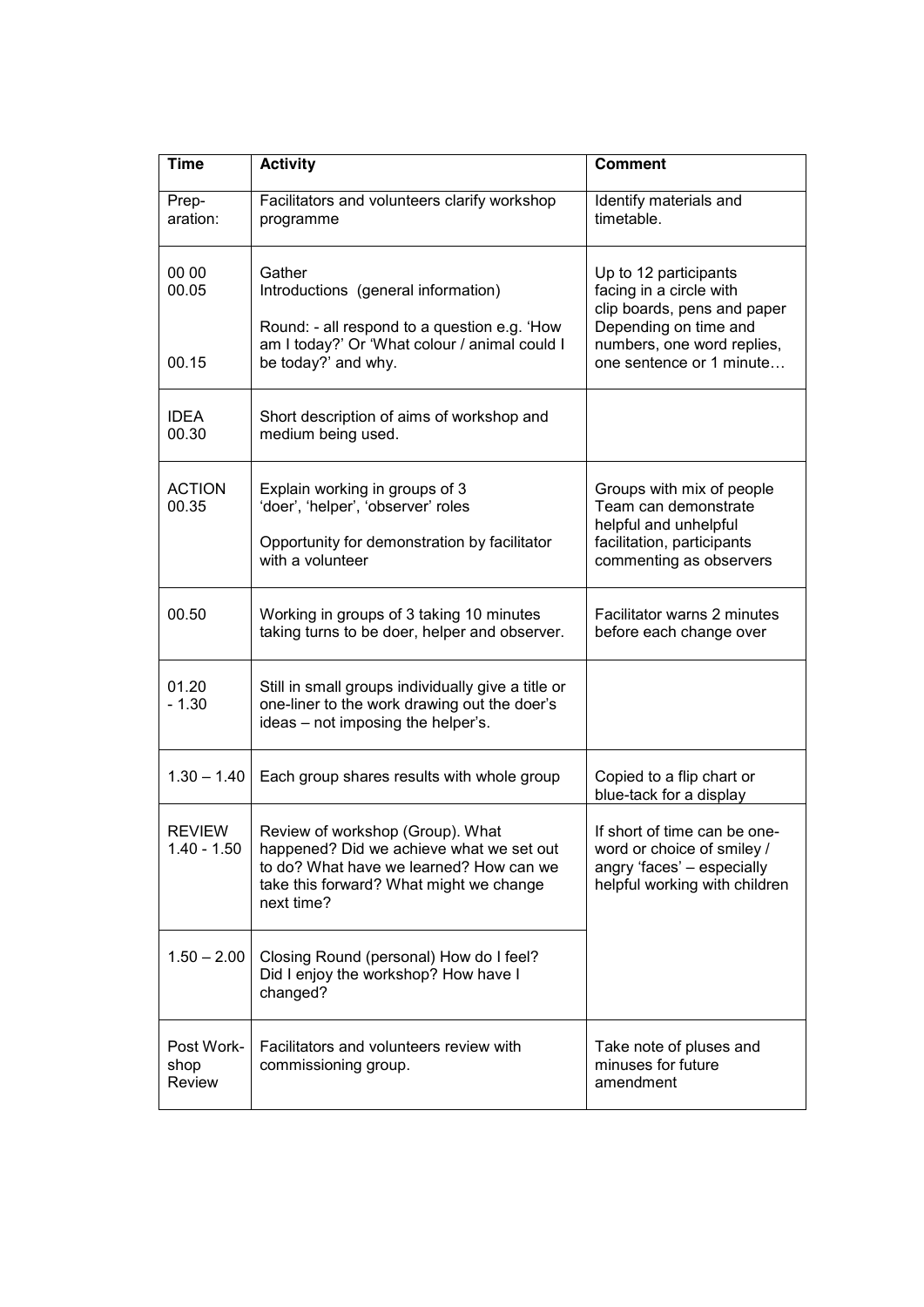#### *Use of simple arts media*

We introduced simple arts media: words: painting with black ink, using unusual tools such as string, sponges or pieces of card, fat or thin brushes, mapping pens; colour, using paint or wax crayons; clay, or plasticine; and everyday or old-fashioned objects to stimulate the senses (smell, taste, touch, sound or sight) which provoked reminiscence and often animated conversation and comparisons with modern equivalents. Adapting activities to accommodate individual reactions but not preclude the experiential elements offered valuable learning experiences.

Setting aside expectations of being able to learn anything new the present moment and immediate experience of safety, caring, and mutual interest is paramount. In one project the Home Manager had commented that even if there was no subsequent conscious memory of the experience, a series of ten minute good experiences helped to build confidence for people with dementia.

#### <span id="page-15-0"></span>*RESULTS –Review stage of Cooperative enquiry*

In the final Review workshop in the Home for people with dementia a general feeling of achievement was expressed, summarised by comments such as: *My confidence grew watching staff develop as I sat back'* (House manager), '*There is now more appreciation and respect for each other'* (a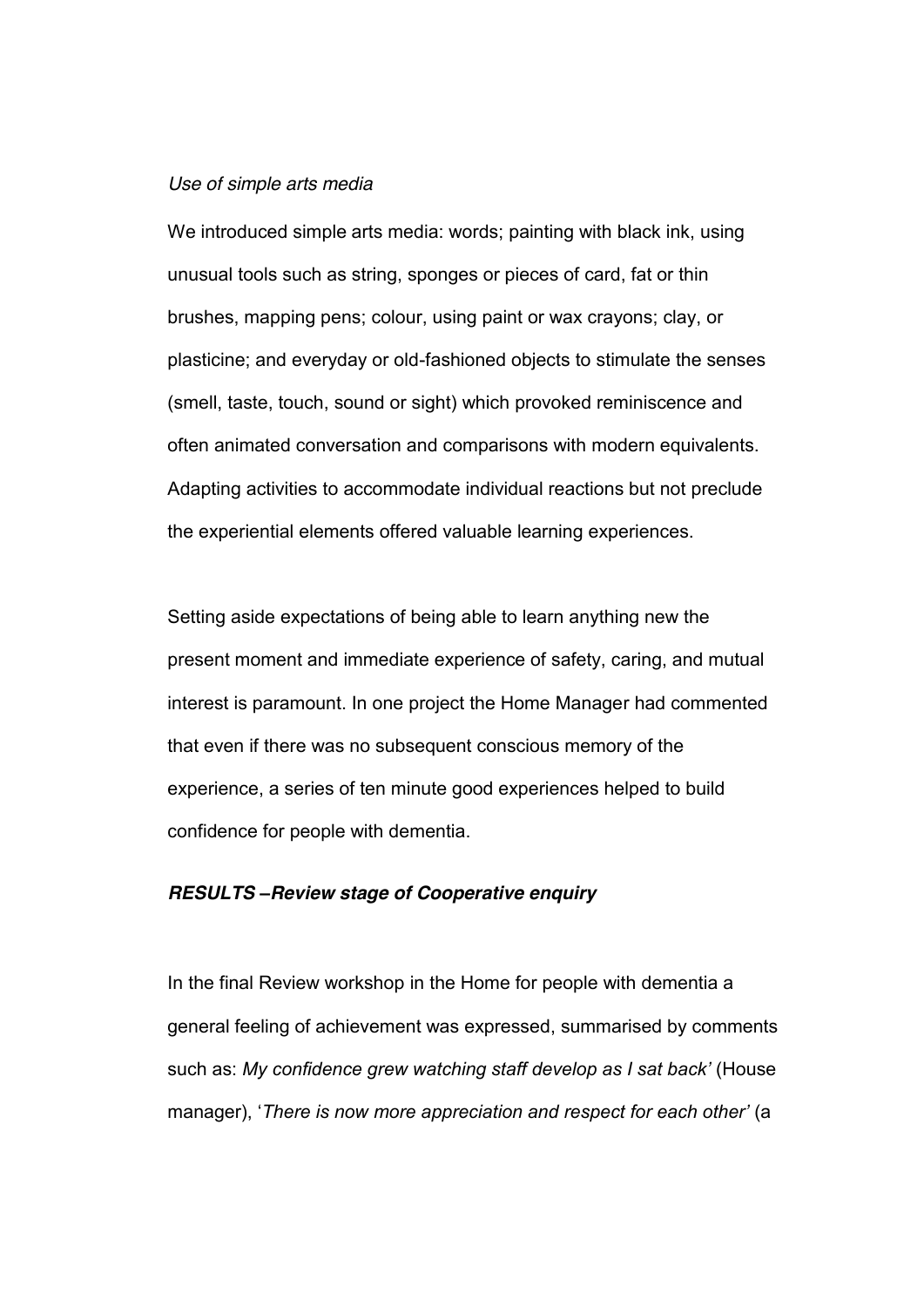care team leader) and, crucially, one care assistant said: *'At first it was a bit of a challenge. I could not relate the study to the work that I do day to day,* but at the end she said '*Having taken guidance from the facilitators I was encouraged to treat it as a normal working day. From then on it was plain sailing'.'* This echoed our experience in earlier projects.

#### <span id="page-16-0"></span>*A. Effects of staff training*

#### *Participation of Management Staff*

Participation of management personnel in workshops gave programmes necessary recognition. For a resident, a care staff and a member of management to spend time together on a common activity confirmed their common interest in the life of the institution. It helped to develop feelings of safety and good relationship. When asked what part of the programme she had enjoyed most a resident had replied *'Sitting down together like this with the staff.'* 

#### *Individual goals - consultations with Management and/or BCA*

Personal goals were discussed, agreed with, and validated by the House Manager. This raised staff morale, giving them confidence to pursue their own learning. In contrast to the more usual appraisal or assessment interviews where a junior feels 'examined' by her line manager, with consequent anxiety and stress. Participants were also encouraged to monitor their own progress in their private files, and by discussion in the small learning groups. The process of developing a greater awareness of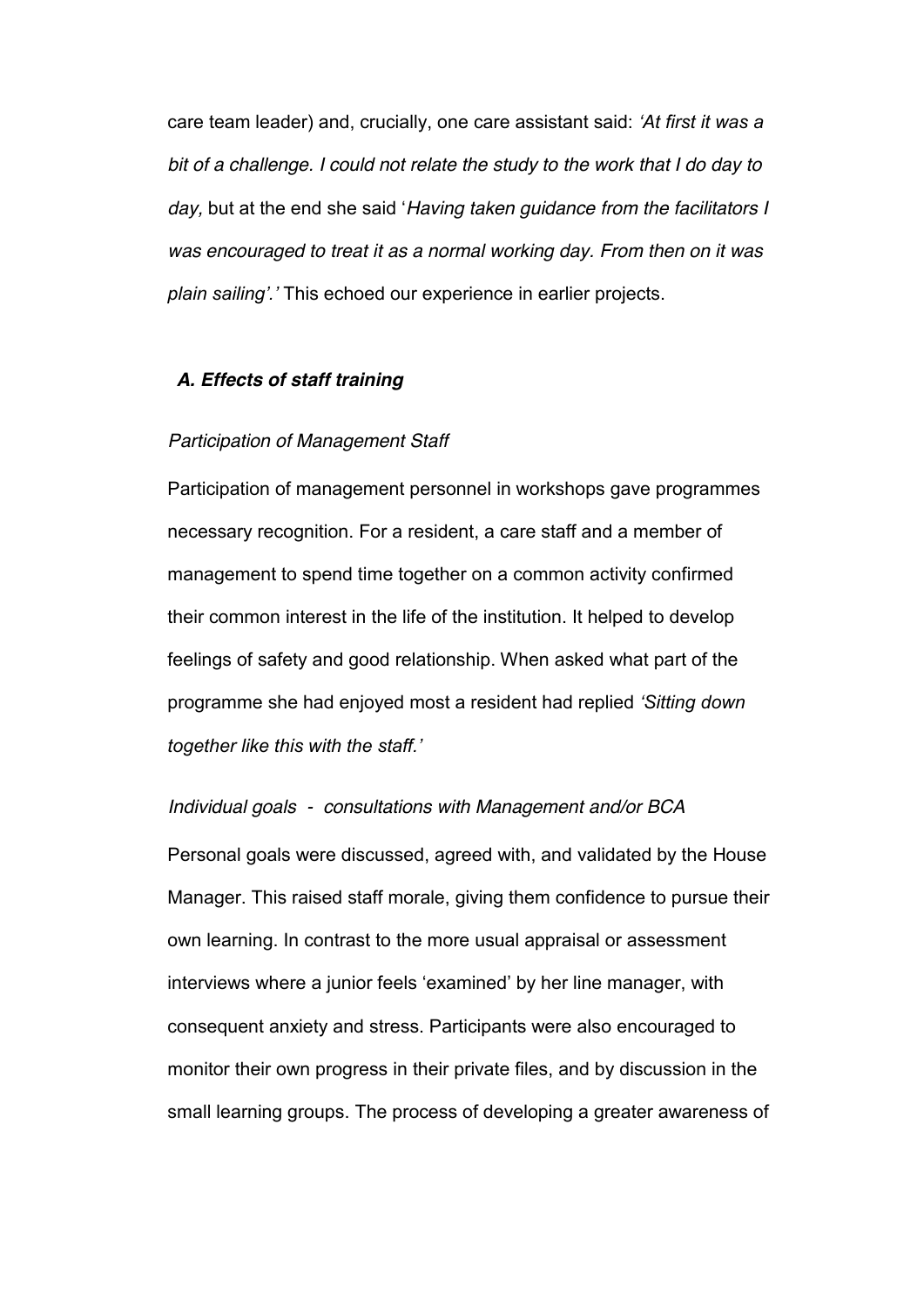their own learning was unfamiliar to some staff: *'It felt very abstract',* and *'Too rich a mixture'* were comments made in a first workshop review*.*

The personal consultation meetings offered by BCA in our final project helped to clarify the process and reassured several participants that the programme was relevant to their every day work. Individual consultations were not always taken up, some preferring to work in their peer groups, reviewing together, with or without the BCA facilitators.

#### *Group goals*

Group activities encouraged staff to work together. The Tea Dance included residents, relatives and other staff. Posters, invitations and suggestions from all involved were incorporated into the programme. The final event was felt to have been qualitatively different: '*enjoyable; challenging; different.'* The House Manager particularly appreciated the high level of cooperation and responsibility taken by the staff.

#### *Involvement in 'activities'*

By the end of the extended training project in the Home for people with dementia more care staff were seeing activities as an integral part of their work and regarding each other as resources, more prepared to get involved both in the Activities Room and in their day to day routine. One care staff reported "*At first I was shy, scared, confused, I gradually learned and grew in confidence*." Another said "*Being reinforced around activities gave more confidence to work with residents and in the team*."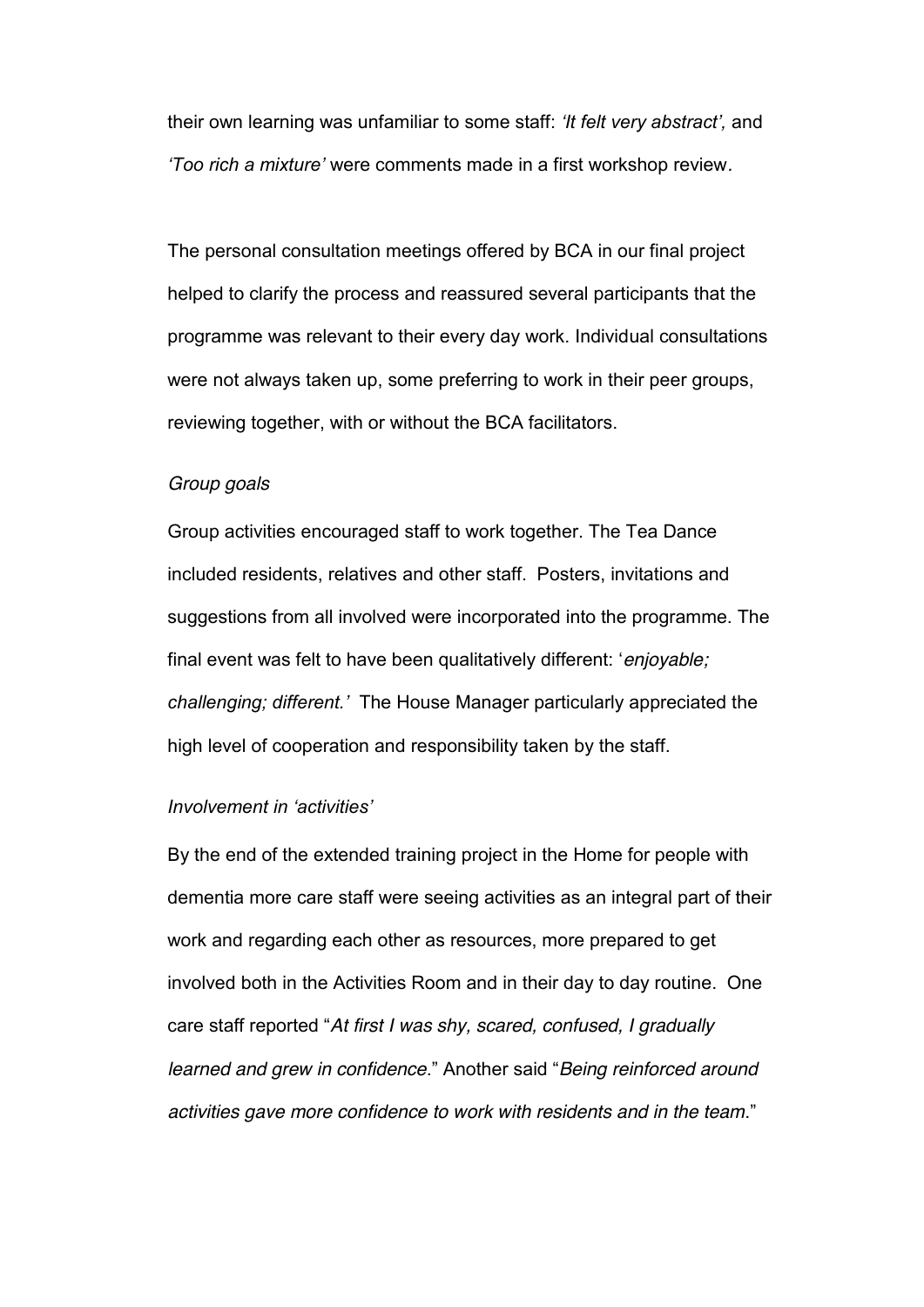#### *Working with Community volunteers*

Working with this wider group meant that individual attention, careful listening and sensitive support could be given to clients. Staff, as partners, contributed their own expertise, knowledge and skills winning the respect of the visitors and BCA team. Business executive volunteers in two of the programmes were welcomed, bringing new insights and energy into the workshops. Their contribution was affected by shifting priorities outside their control which disrupted expected attendances. Ironically, this was parallel to difficulties experienced in the Homes themselves, creating a common bond. Nevertheless, one care staff declared *'Thank you for showing us we can be more. I promise you we will be more.'* 

#### *Social interaction*

The registration officer for the borough in which we worked kept in close touch with BCA. Her verdict was *'BCA were filling a gap by attending to social interaction. This social core training with spontaneous and continuous work on creativity fills a great need in training provision. It's brilliant.'*

#### *B.Effects of training and arts intervention on staff and residents*

Not surprisingly 'playing' evoked making a mess, threatening a loss of control, which aroused anxiety for some residents – it was not what they had learned. We needed to be flexible to respond to individual feelings and response to the workshop activities.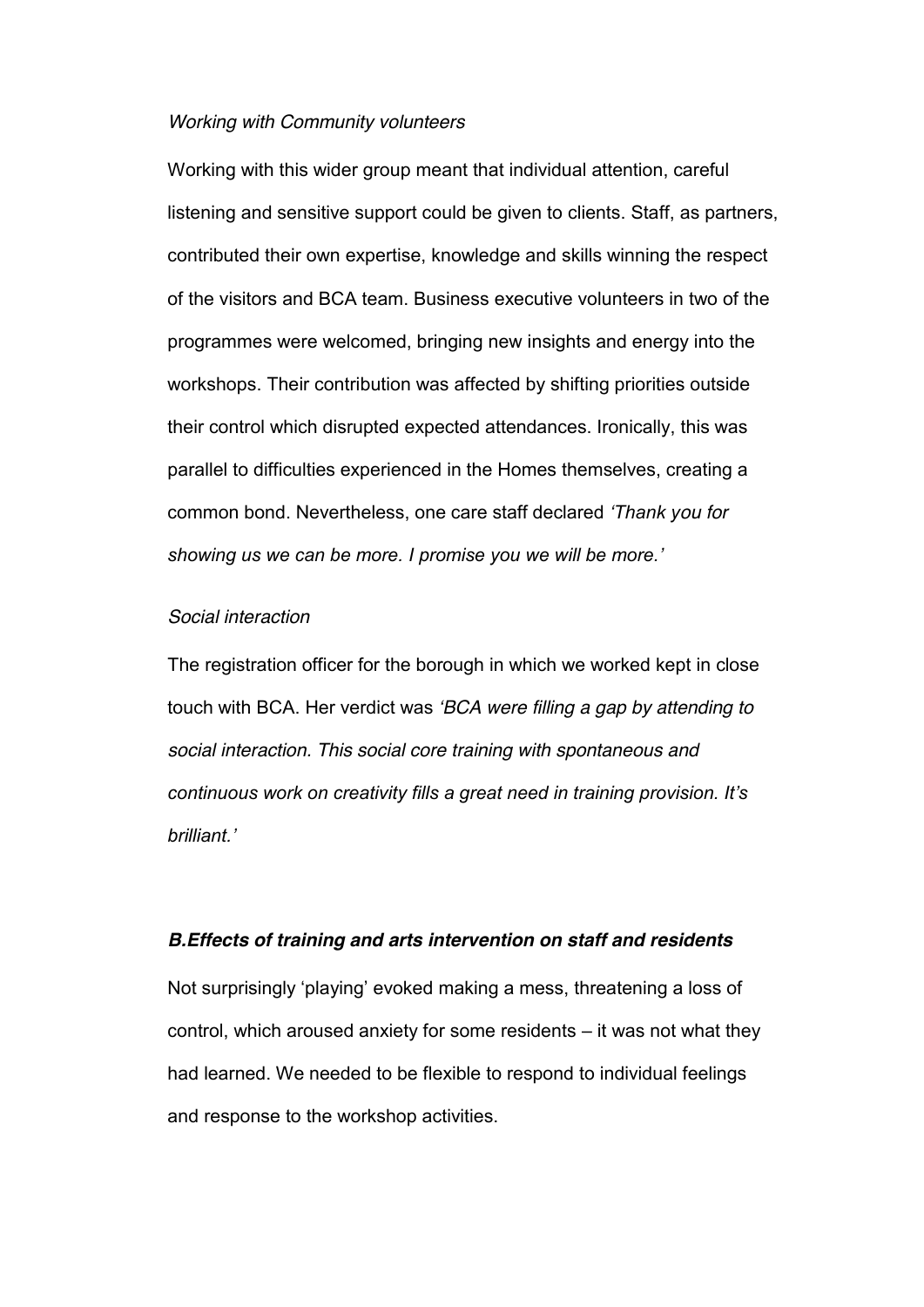Repeatedly the introduction of simple arts activities aroused a surprised reaction from care staff: 'I d*idn't know so much could come from so little'*  said one after a conversation triggered by an old-fashioned sweet. *'I've never heard her talk so much'* was another comment.

#### *Presentation*

The presentation of finished artworks – notelets, laminated bookmarks or posters, a group poem, the making of cards – was gratifying. This is an extract from a group poem, compiled from responses to an abstract black ink painting on this occasion done as an example by a BCA team member in front of the whole group – clients, care staff, BCA team member and relatives:-

> A dark forest A tropical forest An anteater eating ants An overnight train journey A lakeside with reeds A fern reflecting in water Crashing waves A windy tree Birds fighting ……………

## <span id="page-19-0"></span>*EVALUATION*

While this section gives an overview from the final reviews of the process,

at all stages the cycle of 'idea' 'action' 'review' is integral to continuous

monitoring. Based on the cooperative work of the initiating group the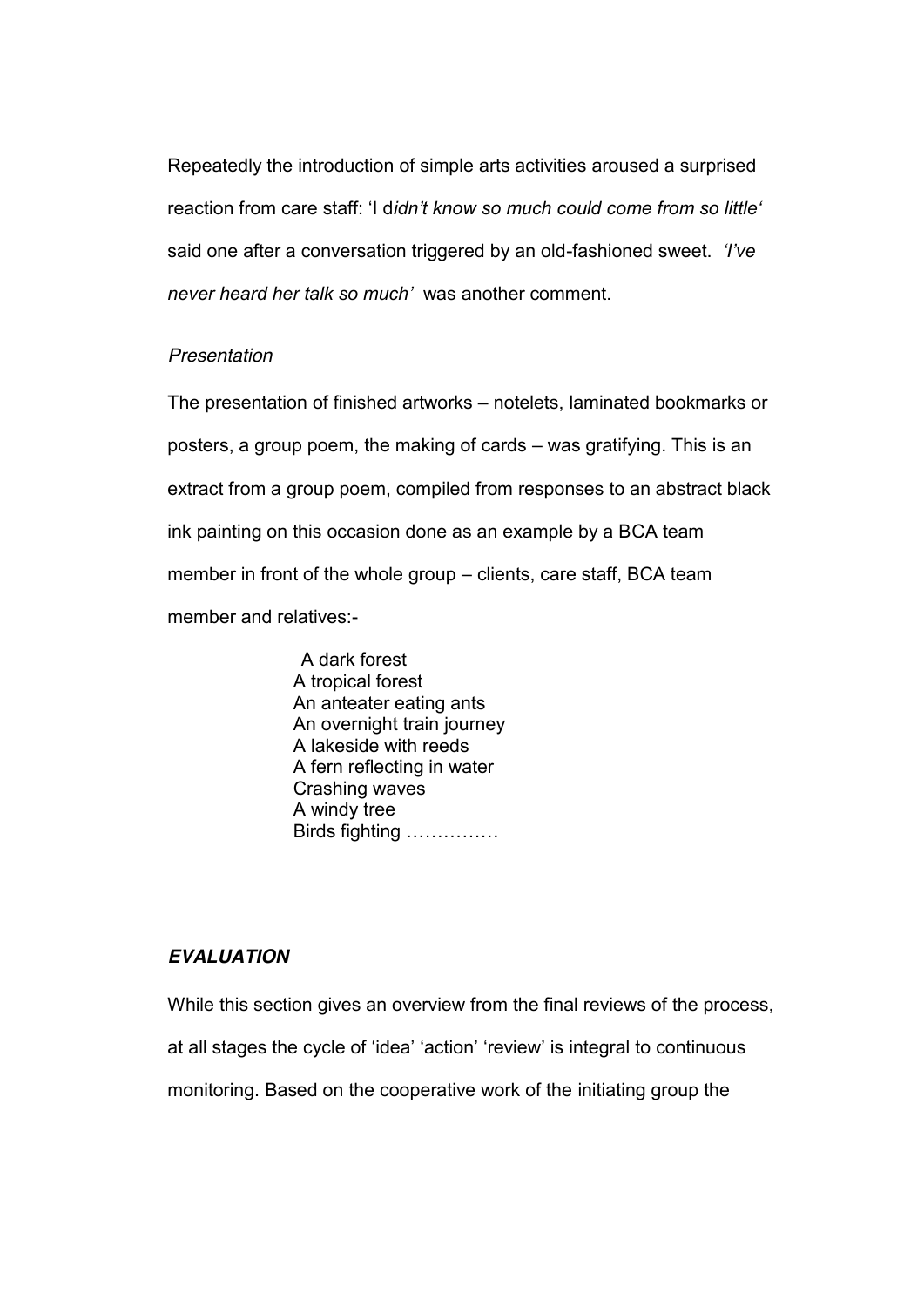process is not felt to be threatening, as for instance having to respond to external inspection by a Registration Officer

#### *Interpreting statistics*

Statistics require close interpretation and discussion with the participating group. Where small numbers are converted into percentages, since in a group of say 10, one person represents 10% - an 'off-day' or absence can give a very misleading percentage reading. We wondered in one Home whether there had been some distortion in the pre-programme questionnaires which showed remarkably positive scores. Were there anxieties about being too honest and revealing difficulties before trust had been established? In the final, post-programme reviews goals had largely been met, although some scores had shown a deterioration in quality of relationships – were these perhaps more honest in admitting difficulties not yet resolved?

Overall comments made in final reviews ranged from one-word thoughts: *Happy, Exciting, Pleased, Challenging, Astonished, Enjoyable, Surprised, Different, Energy, Confident, Rewarding, Connected, Achievement, teamwork, delighted, thankyou*

to deeper comments taken from the post-programme questionnaires distributed to the staff..............

*I learned to let go and enjoy instead of control (a manager) At meetings I used to tell – now I use more open questions (a manager)*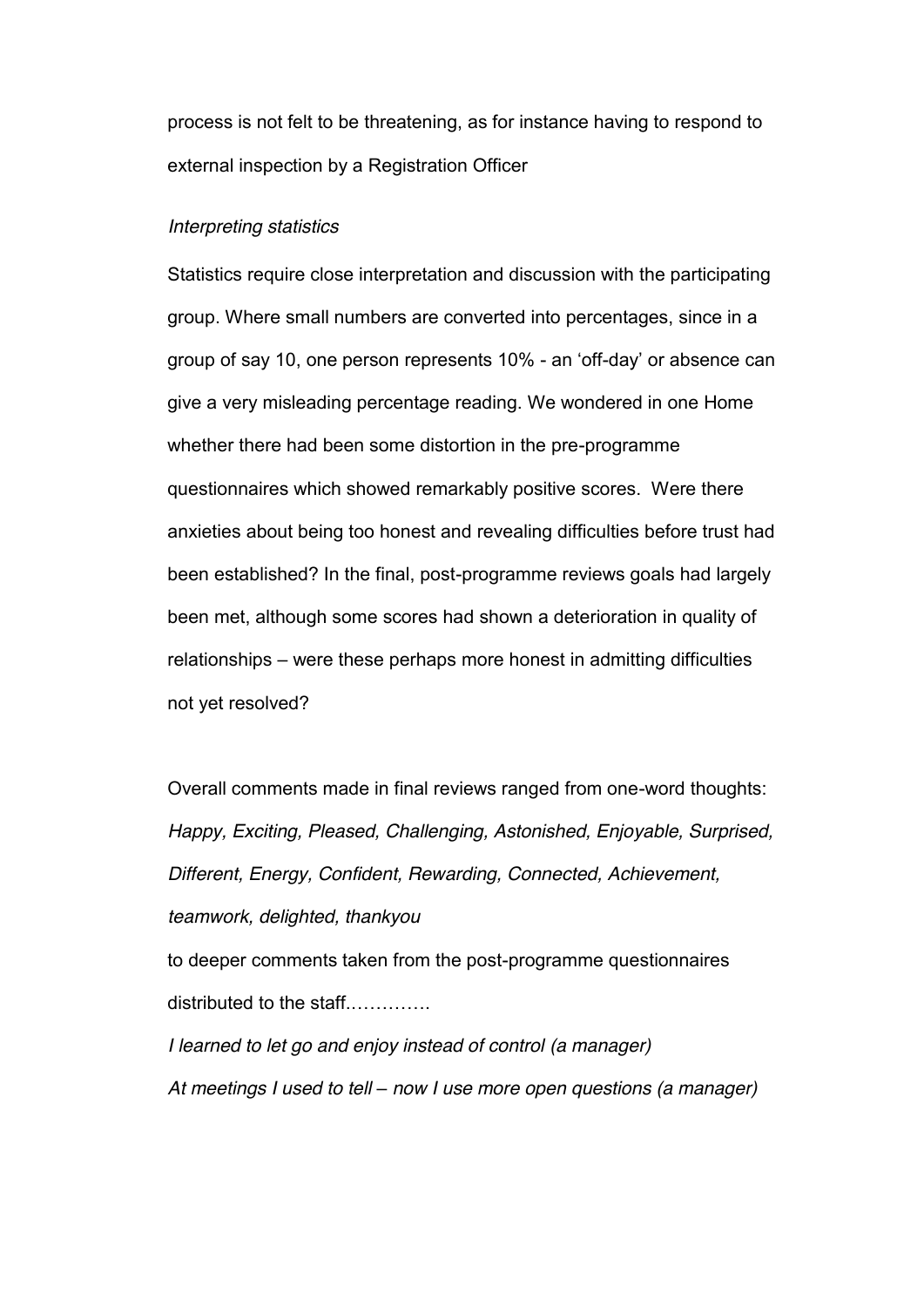*We learned to listen to one another as a group, more appreciation and respect for each other (care staff)*

*Being reinforced around creativity gave more confidence to work with residents and team (care staff)*

*There's a more relaxed atmosphere, lot more stability; people not so guarded to say what they feel. The organisation's culture is getting happier – loosening up, getting more relaxed (a manager)*

#### *Increase in confidence and localised activities*

Localised activity initiated by the regular care staff increased.<sup>xvii</sup> They had developed greater personal confidence and in organising activities, even small arts workshops with residents, with concomitant stimulation, interest and involvement of the clients. Activities staff became more supportive providing a resource, rather than being sole providers of 'activity'. The idea that day to day activities could be used as opportunities for 'building community' developed in a number of cases. A typical comment came from a care worker who summed up her experience: *'At the end of the course I really feel I have achieved something – more relaxed and confident to talk to people.'*

One care staff, who came to a programme illiterate decided to take up literacy classes. Another realised that instead of bingo she could facilitate a small workshop for residents; later she moved to another Home, where she was asked to train other staff.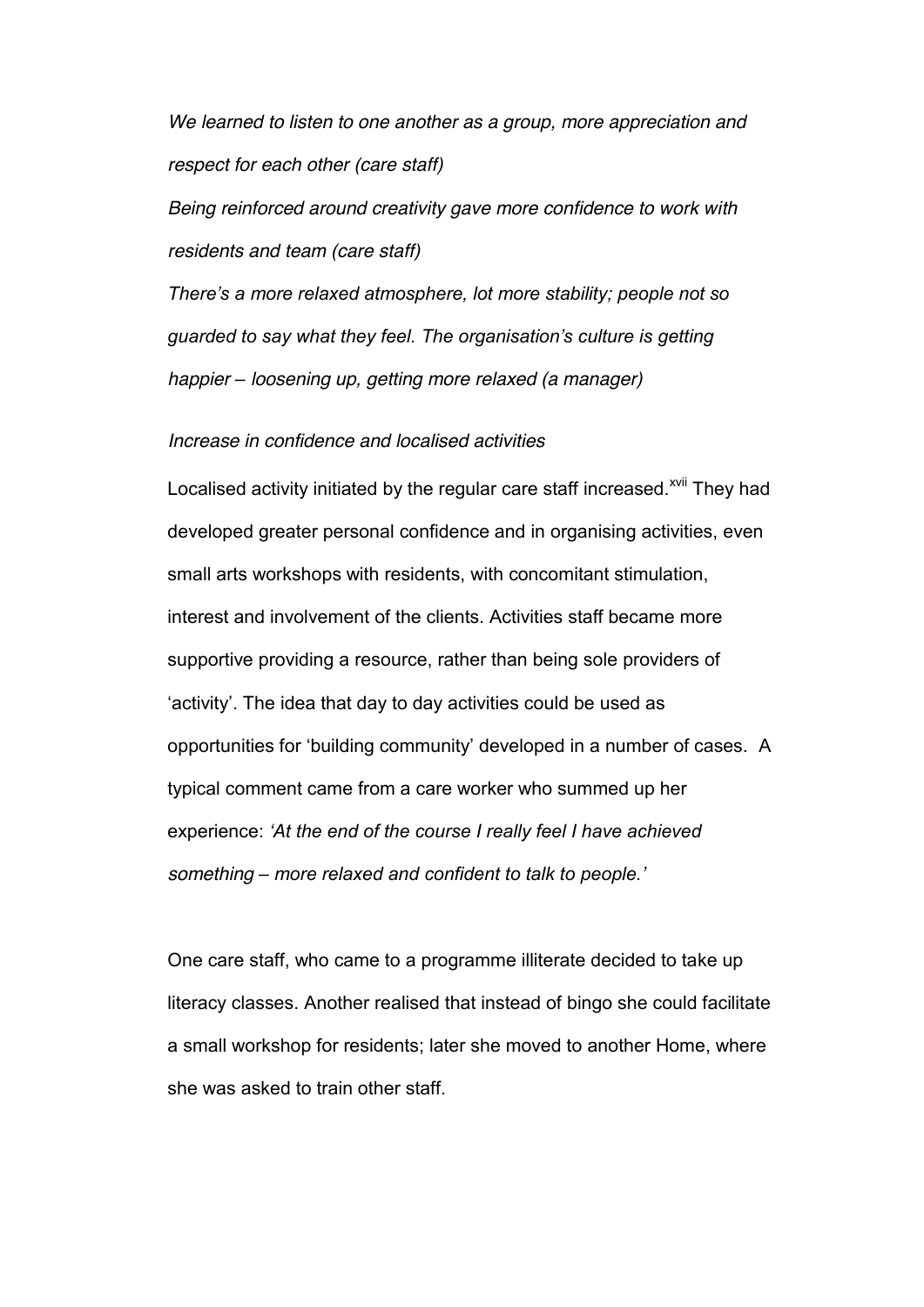#### *Process development v. traditional 'training'*

Process development through experiential cooperative enquiries can result in a sense of some unmet expectations of having 'solutions' handed down by an expert. However overall results reported in internal reviews, Social Services evaluation sheets and BCA questionnaires showed increased confidence and positive learning by the majority of participants. The post- programme questionnaires indicated that the concept of working cooperatively had met with considerable success. This was also evident in the high level of individual staff commitment to the programmes over a period of several months, and the many hours spent in shared planning, review and learning. The element of 'playing together' was valuable in breaking across barriers of status, and between staff, residents and volunteers.

#### *Effects on residents*

#### *Observation of mood changes*

It is not always practicable to elicit review comments from residents with dementia, however it was possible to assess some level of mood, especially where these revealed changes. 'Smiley faces' drawn large and placed on the floor round the room proved a useful, simple review tool; all participants were invited to choose the expression (miserable, unhappy, OK, pleased, excited) which best matched their mood at the end of a session.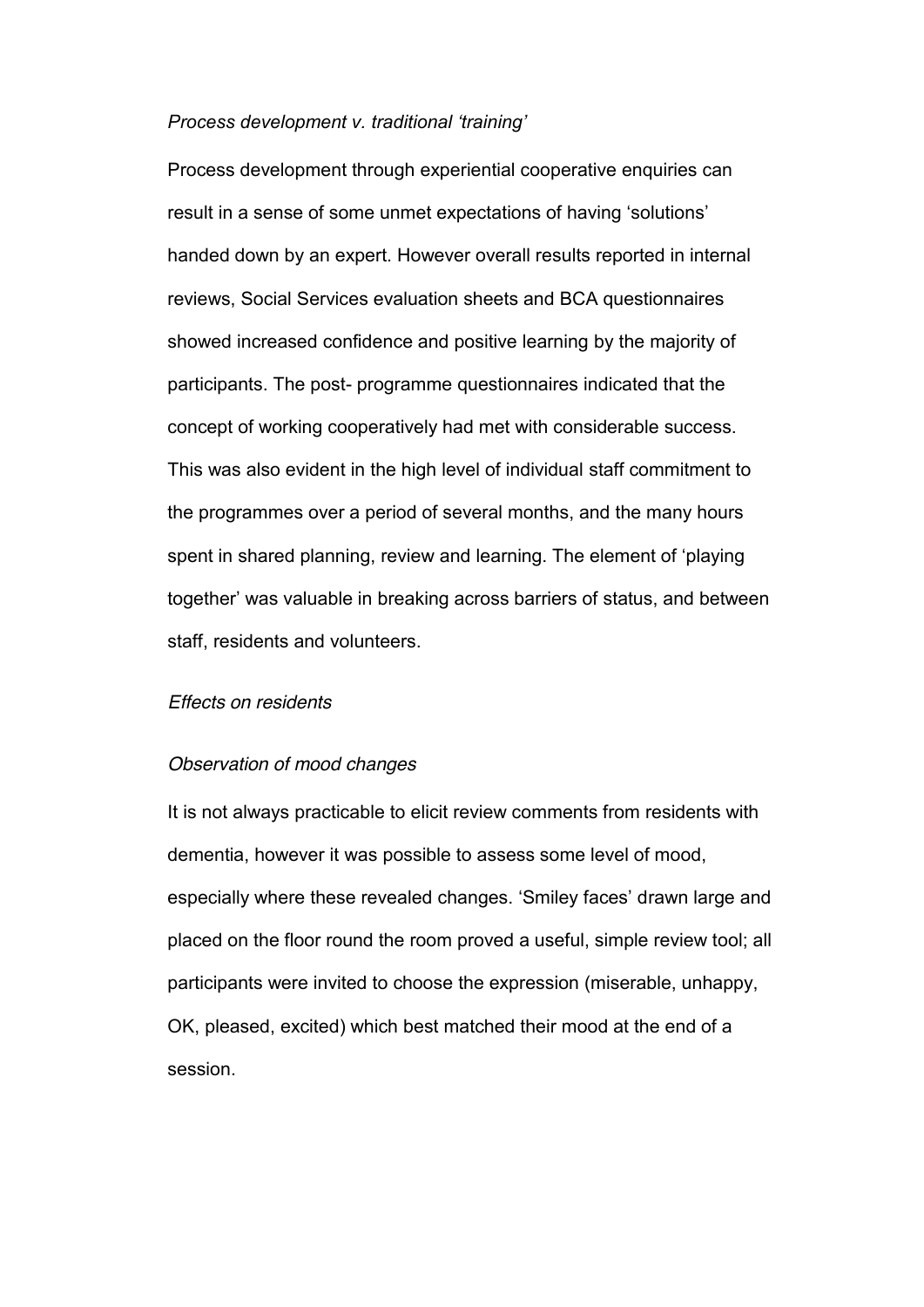More explicit feed back came from some. One resident, Dr M., a retired GP, who appeared to have had his own past experience of training others, sat comfortably through a training session. At the end he stood to address the reviewing group, encouraging them with his opinion that the session had been '*very good'*. Whereas in the morning he had been noticed for his depressed mood, the House Manager reported that later that day after the workshop he was in high spirits, and cheerful.

Another resident surprised a care staff by commenting on the training session he had enjoyed the previous day, which the staff member had assumed he would have forgotten. We learned never to make assumptions about how much was being understood, and to pay close attention to the sometimes confused or apparently unrelated responses of residents in these arts sessions.

Alerted by Sidney Jones to the 'psycho-social benefits of presentation' attention was paid to framing and presenting selected pieces of artwork, Books of poems and artwork were kept and displayed in each of the Homes. An open ended loose leaf *'ABC of Activities'* was gathered, ready for additions by staff, and a workbook with instructions on presentation using computers and photocopiers was compiled for the use of the team, in one Home a copy was left with an interested member of staff.  $(2000...)^{x}$ <sup>xviii</sup>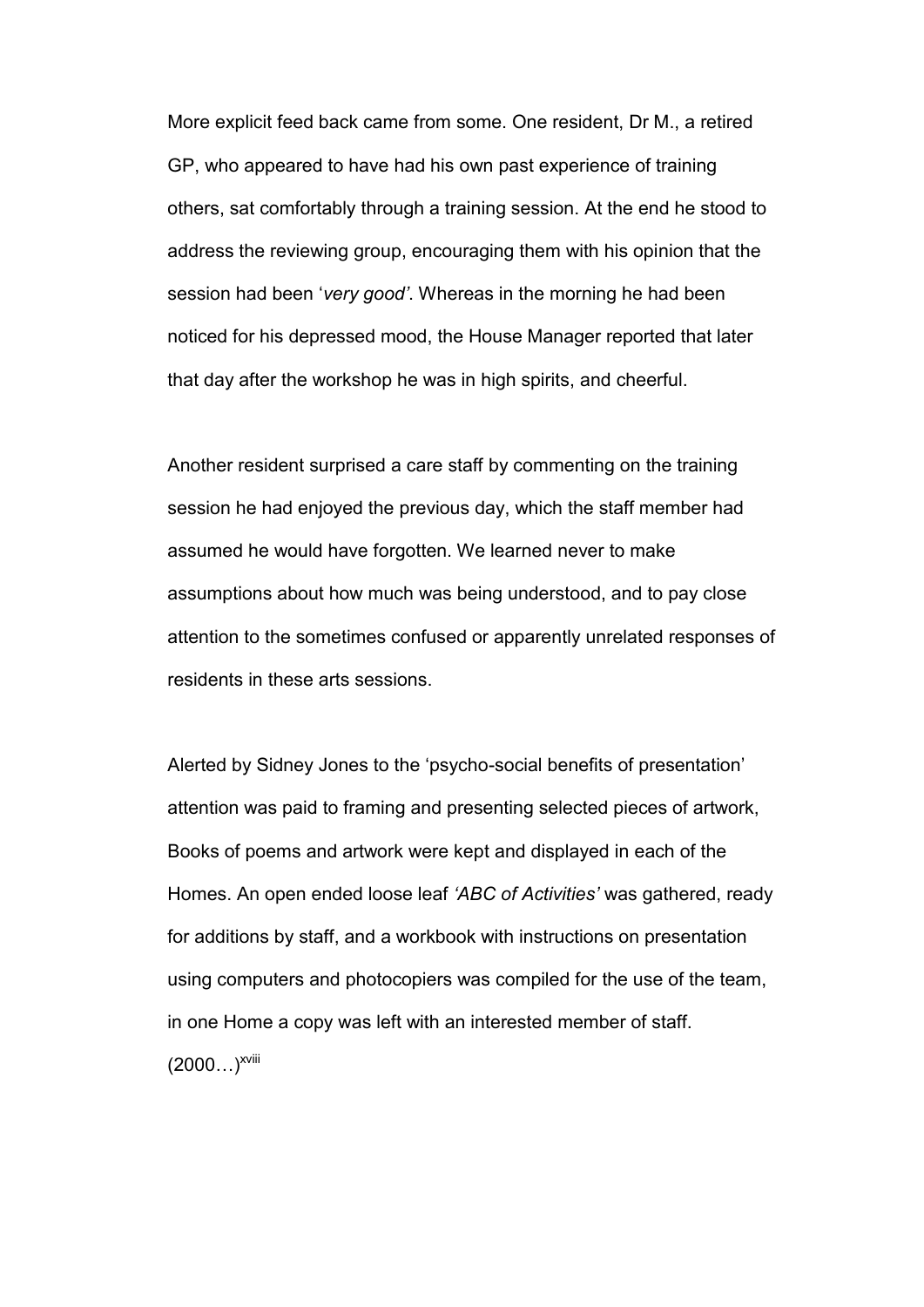*A Case history: Recovery of meaning through art – Elizabeth's story* 

The story of Elizabeth illustrates the main stages by which the BCA

process developed – adapting Heron's cycle of *Idea, Action and Review,* 

within a cooperative framework.

Elizabeth had multi infarct dementia. Her story illustrates the various stages by which she came to produce a meaningful image and caption which helped her to relate back into her own life, and with her family.

*Cooperation:* Elizabeth was introduced to the activity in a small group which included an artist volunteer. She was not left to flounder on her own.

*Experimentation:* The medium used in the group was black ink and unusual tools – twigs, sponges, card, string as well as brushes – at first simply to play with the ink to make experimental marks. There was no 'right' or 'wrong' – marks could not be rubbed out, but a fresh piece of paper could always be provided for more experimentation.

*Random drawing from life:* When accustomed to playing with the tools and the ink, a selection of random natural objects were presented to offer inspiration for further working with the ink. Stones, leaves, familiar vegetables, flowers – but NOT, for instance in a vase with symmetrical sides. It was pointed out that the frustration of failing to get the image 'right' could sidetrack the whole experience. Elizabeth chose to focus on the mushrooms, and covered her paper with a variety of images relating to these.

*Selection of images:* With the help of the artist volunteer two or three images were selected, and isolated for photocopying. They could be enlarged, reduced, placed together in a group, given some significance.

*Listening:* While this was going on a volunteer was asking Elizabeth about the mushrooms, and listening intently to her responses. It was then that she made the remark which revealed her underlying feelings: *'Mushrooms, how Tom loved them. Now he's gone'*

*Presentation:* Together her images and the caption were presented as the cover for a notelet, enlarged as an A4 picture for display in her room, and included in a book of similarly gathered images. An unrelated visitor was so impressed he asked to be allowed to have a copy of this example of art enabling meaning to emerge from the circumscribed life of someone with dementia.

*Sharing:* The day came when her key worker showed the picture to her grandchildren. For the first time they were able to understand that Elizabeth had realised that her son, their father, Tom, had died – was 'gone'. Together they were able to share their grief with her for the first time. Comforting one another a strand of reality was woven into their relationship, a degree of meaningful interaction, significant to Elizabeth, her grandchildren, and illuminating as well for her carers. Her key worker's comment was '*This afternoon a lot of healing took place. It is the kind of afternoon that makes my job worthwhile'.*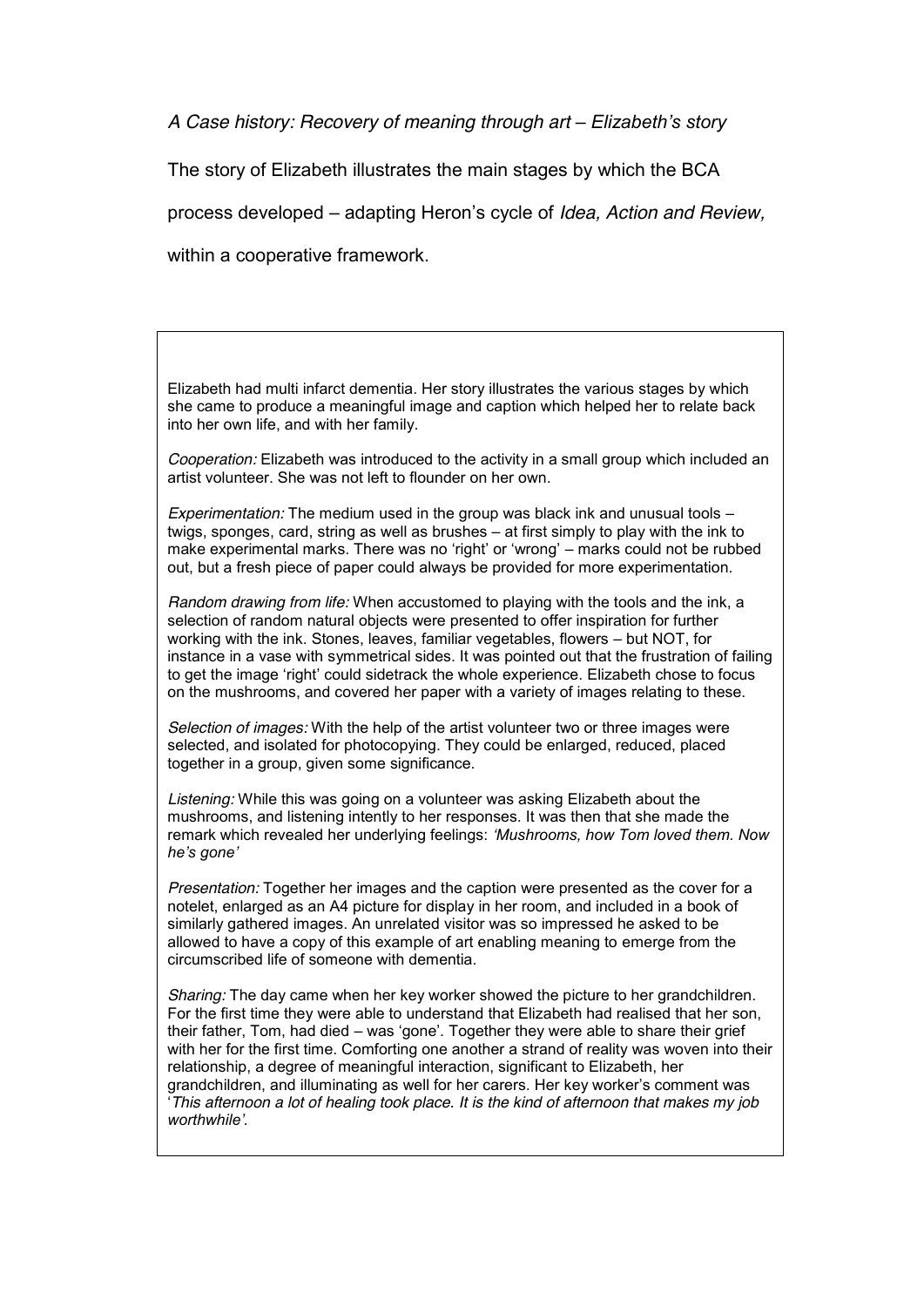*(Names have been changed to preserve confidentiality)*

#### *Significance of presentation, display and publicity*

In the Home where an Easter Bonnet competition was arranged it provided valuable publicity material. Combined with an Easter Tea, the parade was celebrated with families and friends and significant VIPs from the community. A photographic collage was gathered and kept on display for some time afterwards. The event was reported in a house newsletter, and served to evoke interest amongst relatives and friends unable to be directly involved.

To have a record in the form of a selected piece of work, carefully produced and presented, is significant. It can by-pass the loss of memory, and preserve the moment for both the client and others, as with Elizabeth's grandchildren. Indeed on that occasion it opened up an avenue of understanding to a complete stranger, whose assumptions about dementia may have been very negative.

## *Effect on Team members and Volunteers.*

#### *Releasing creative energies in the BCA team*

As a result of the inclusive and cooperative nature of the work individual team members demonstrated a variety of new developments after the programmes closed. A visually impaired volunteer enrolled on a Drama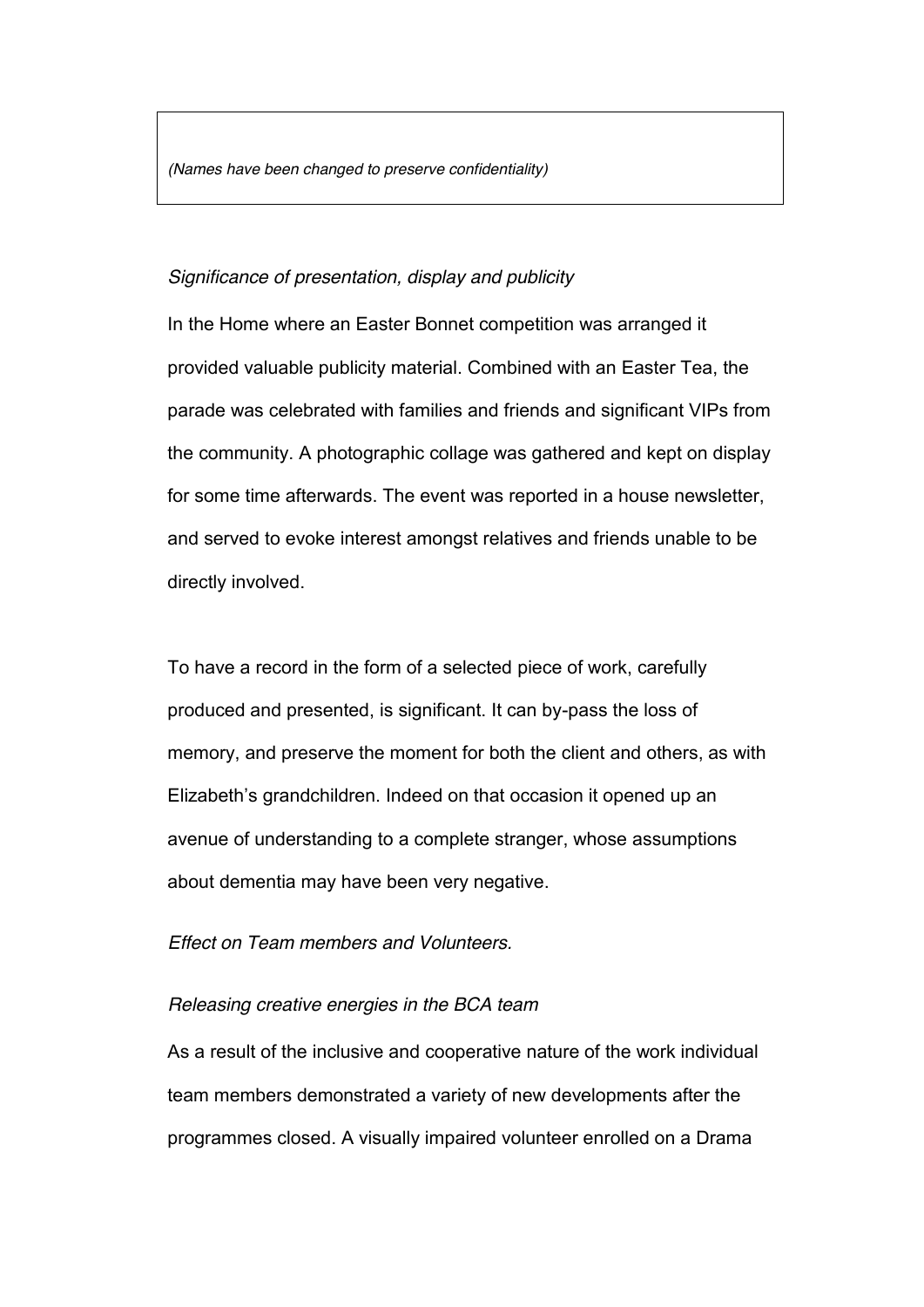therapy course. An Indian architect is working on a paper on the architectural aspects of providing a Home for People with Dementia. A young girl with cerebral palsy, a wheelchair user, stayed with the BCA team from her introduction at the age of 13 through to graduation from University. Trained in facilitation skills with the team, she works with young children in a local school. She and the drama graduate facilitated a Millennium arts programme introducing children with learning disabilities to a local Guide company, culminating in a celebration to which the Mayoress, parents and friends were invited.

#### *Community volunteers*

Involving community volunteers extended the concept of community to include not just staff and residents but also the wider community from the outside world. One business volunteer offered the Homes Management a paper on Volunteering which he had written; he was later invited to become a Trustee of the Home in which he had been involved. A college student who joined in an early project when still at school, reported that even 5 years later she recalled it as a life-changing experience.

*Case history of a business volunteer's change of attitude*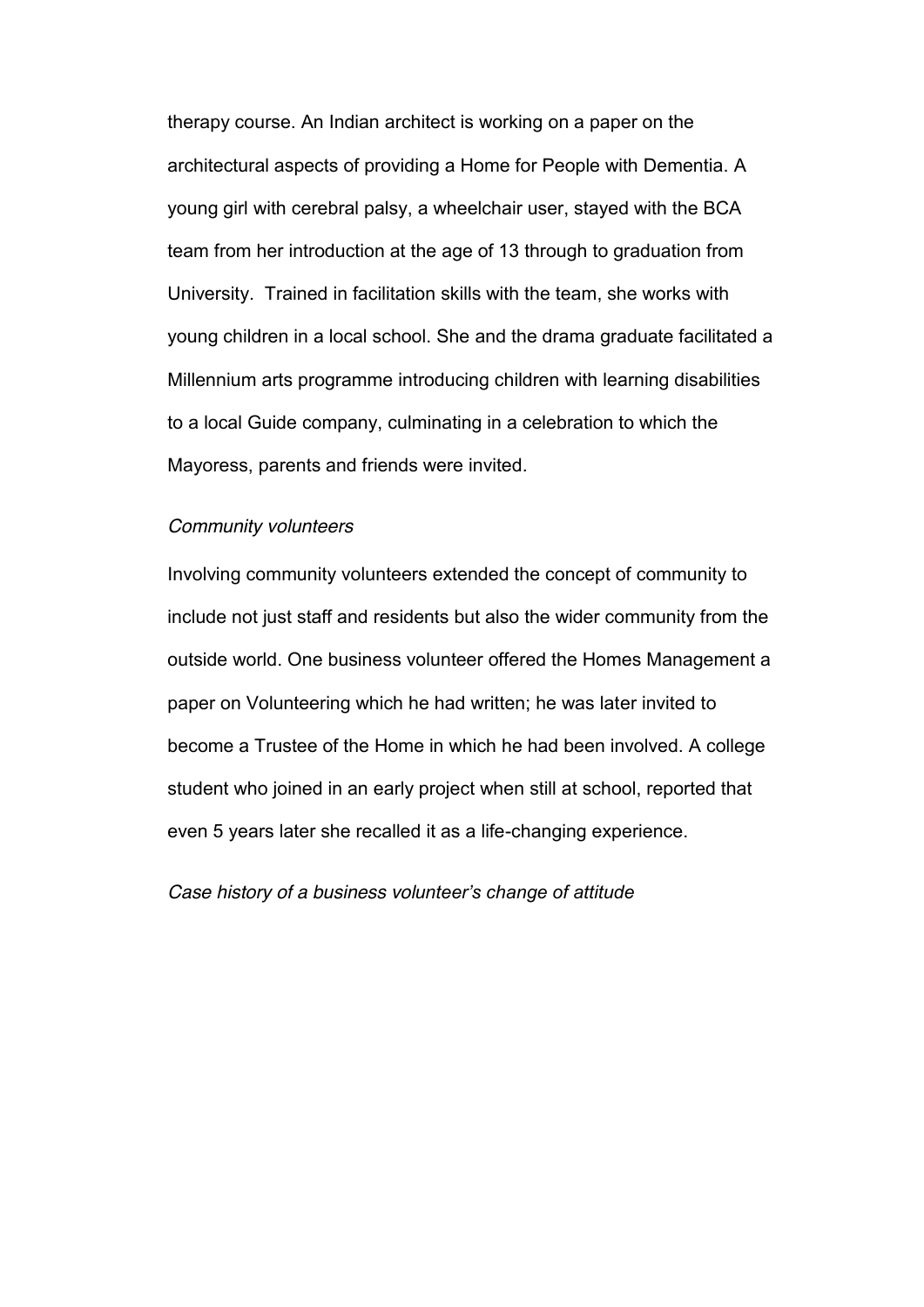#### Mathew's story

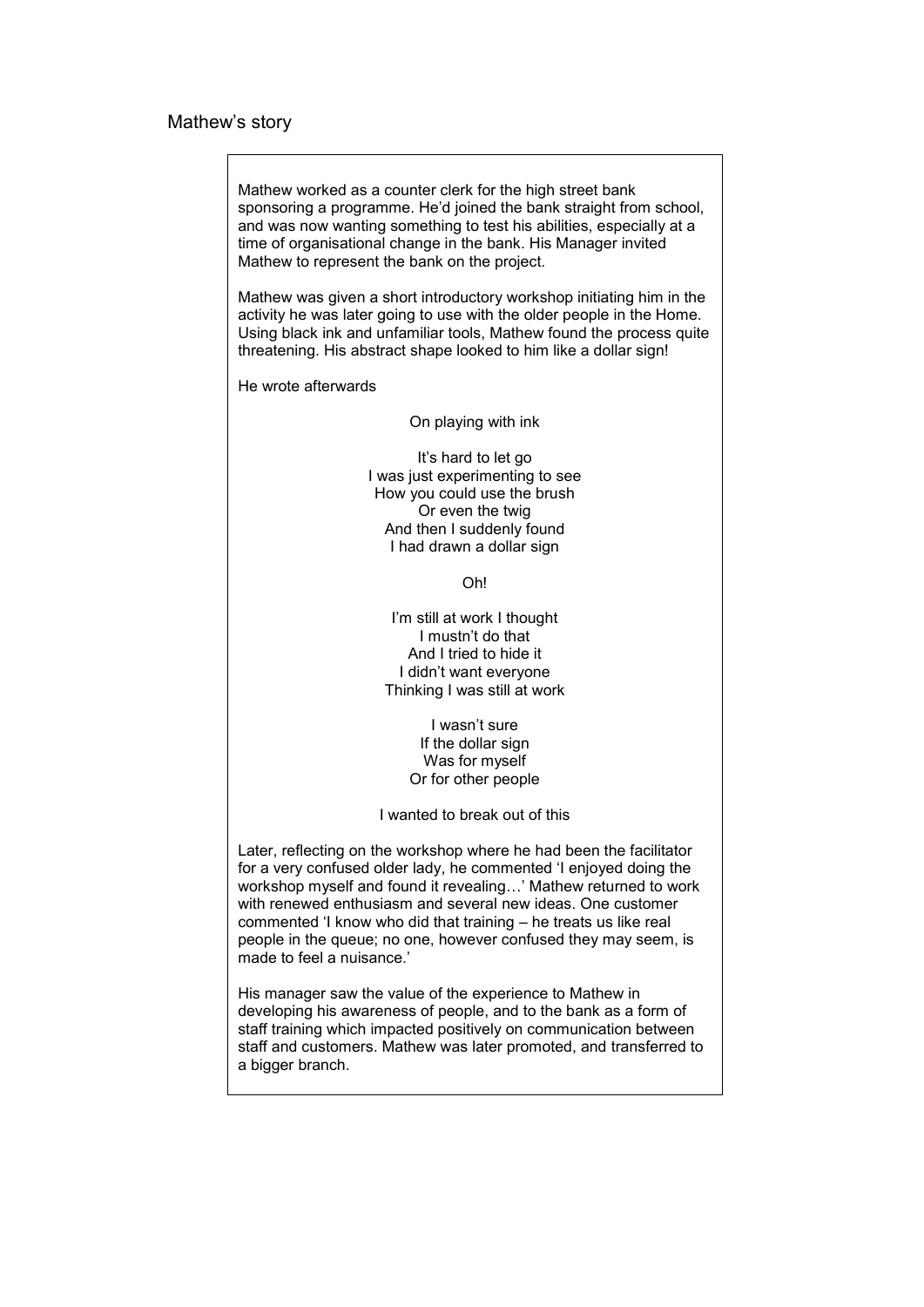Mathew's comment at the end was *'You haven't just changed how I see my work; you've changed how I see my life'.* This was a theme echoed by other volunteer and team members. Memorably a resident confided that she had wanted to end her life, but as a result of participating in the workshops she had found something worth living for.

#### <span id="page-28-0"></span>*DISCUSSION*

#### <span id="page-28-1"></span>*A. Staff training*

Heron's Cooperative Inquiry method combined with non-judgmental arts activity to enable profound changes in people's lives. The absolute commitment of management and staff to this style of working is essential. It is a challenging shift in view, especially where a blame culture is being replaced by a commitment to learning. The releasing of people's creativity, as shown by Mathew's and Elizabeth's stories, was inspiring, and impressive in the variety of ways people expressed themselves. Individual attention, play, collaborative working and letting go of negative attitudes towards themselves set free a remarkable flow of creative inspiration in staff, clients, and the BCA team itself.

#### *Financial viability*

BCA training programmes employing two facilitators and a consultant are beyond the budget of most social welfare organisations. We aimed to create working partnerships between a social welfare organisation, a charitable trust and a business. However small, it was important that the host organisation committed some part of their training budget to the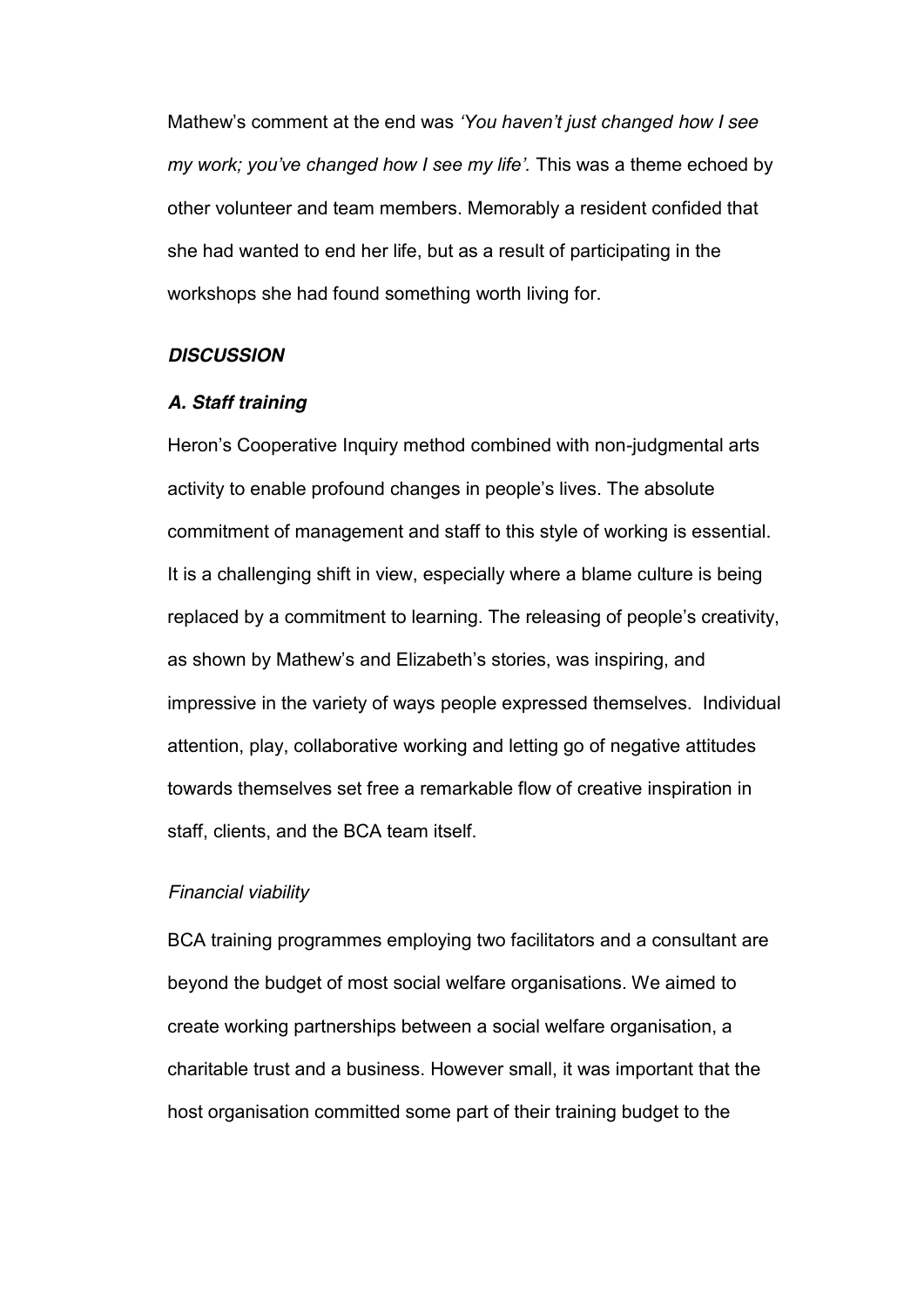project, and that a sponsoring business released a staff member (or team) to participate in the project. As this was innovative work not fully understood as being different from the employment of an artist for 'wet Wednesday' afternoon sessions it was not easy to obtain grants. In some of our pilot work the role of the charitable trust was taken on by substantial voluntary contributions from our consultant and facilitators.

#### *Business partnerships*

Business partnerships were invaluable, and offered not only a useful PR benefit to organisations with lively community awareness programmes themselves, but also valuable personal development opportunities for volunteers given leave to participate.

#### *Need for cover for staff in training workshops*

Cover is essential to free staff up for programmes. At times this proved difficult with shift work, agency staffing and routine holidays or staff changes. To be called away in a training session to deal with telephone calls or unexpected visitors is unacceptable. Frequently more time than was originally envisaged was put into a programme by all parties, particularly by the very committed House Managers, with some participants voluntarily taking time to attend workshops on their days off or during holidays. It was also difficult for learning groups to liaise effectively. Arrangements may need to be made to accommodate staff making their own plans to overcome these problems (e.g. exchanging shifts with colleagues).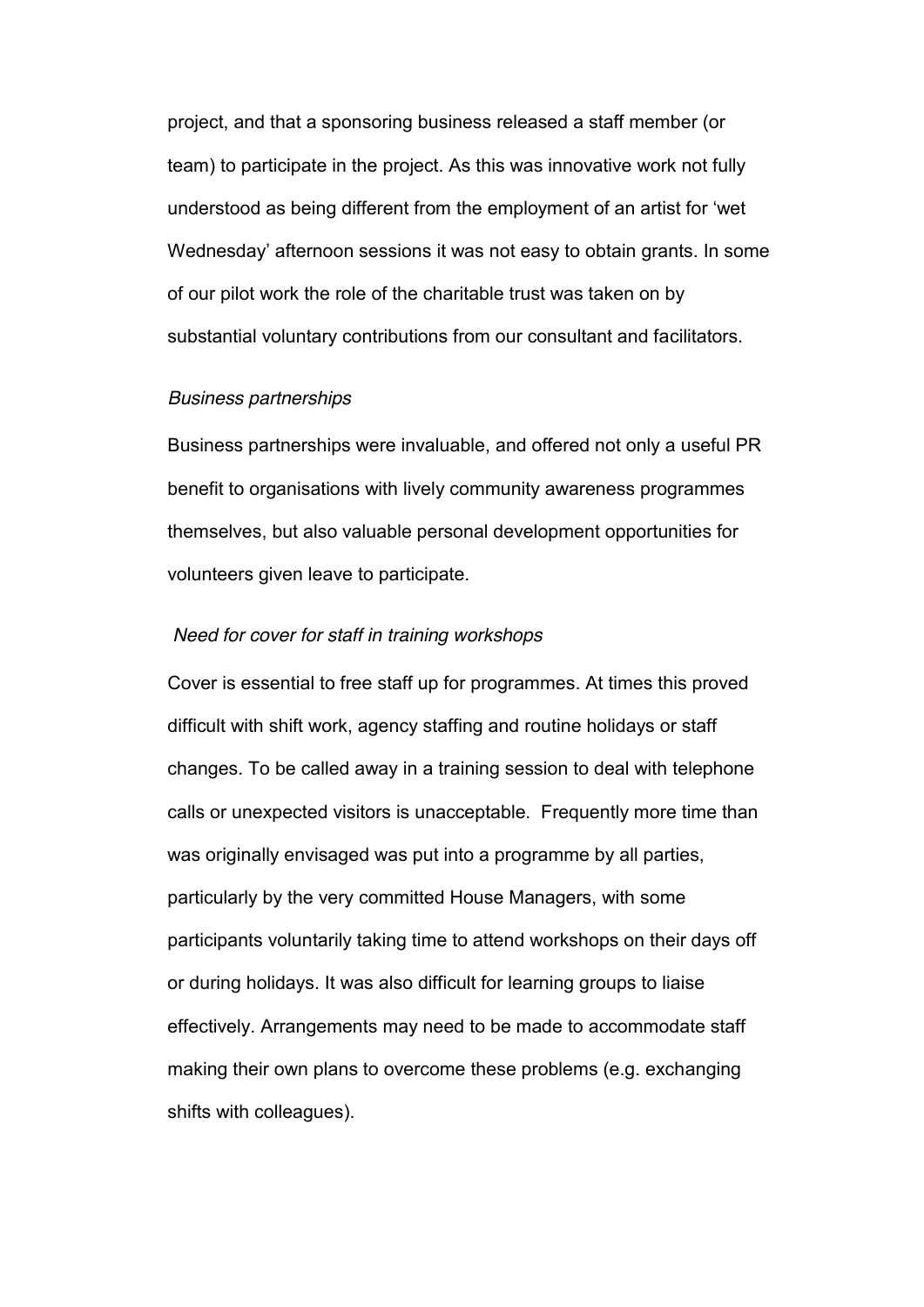## <span id="page-30-0"></span>*B. Arts intervention*

It was not difficult to enthuse care staff – but the availability of an arttrained facilitator was essential both at and outside the training sessions to respond to unexpected and imaginative initiatives, and develop new ideas.

## *Use of printing technologies -*

Selecting interesting type faces, arranging material, enlarging or reducing, photocopying and laminating, is in itself an absorbing and satisfying contribution which can be taught to care staff in a Home, or to a computerhappy volunteer supporting the Home.

## <span id="page-30-1"></span>*FUTURE DIRECTIONS*

#### *Financial viability*

Financial support from partners ready to support a social welfare institution is essential. Developing a relationship with a local firm or business, or local branch of a national organisation is one obvious route whereby substantial financial support can be asked for, in return for favourable PR as a local community involvement, and valuable personal development training for seconded volunteers.

#### *Publicity*

Where the Mayor or other local VIPs are invited to a final Exhibition of work the local press may be attracted and draw attention to a Centre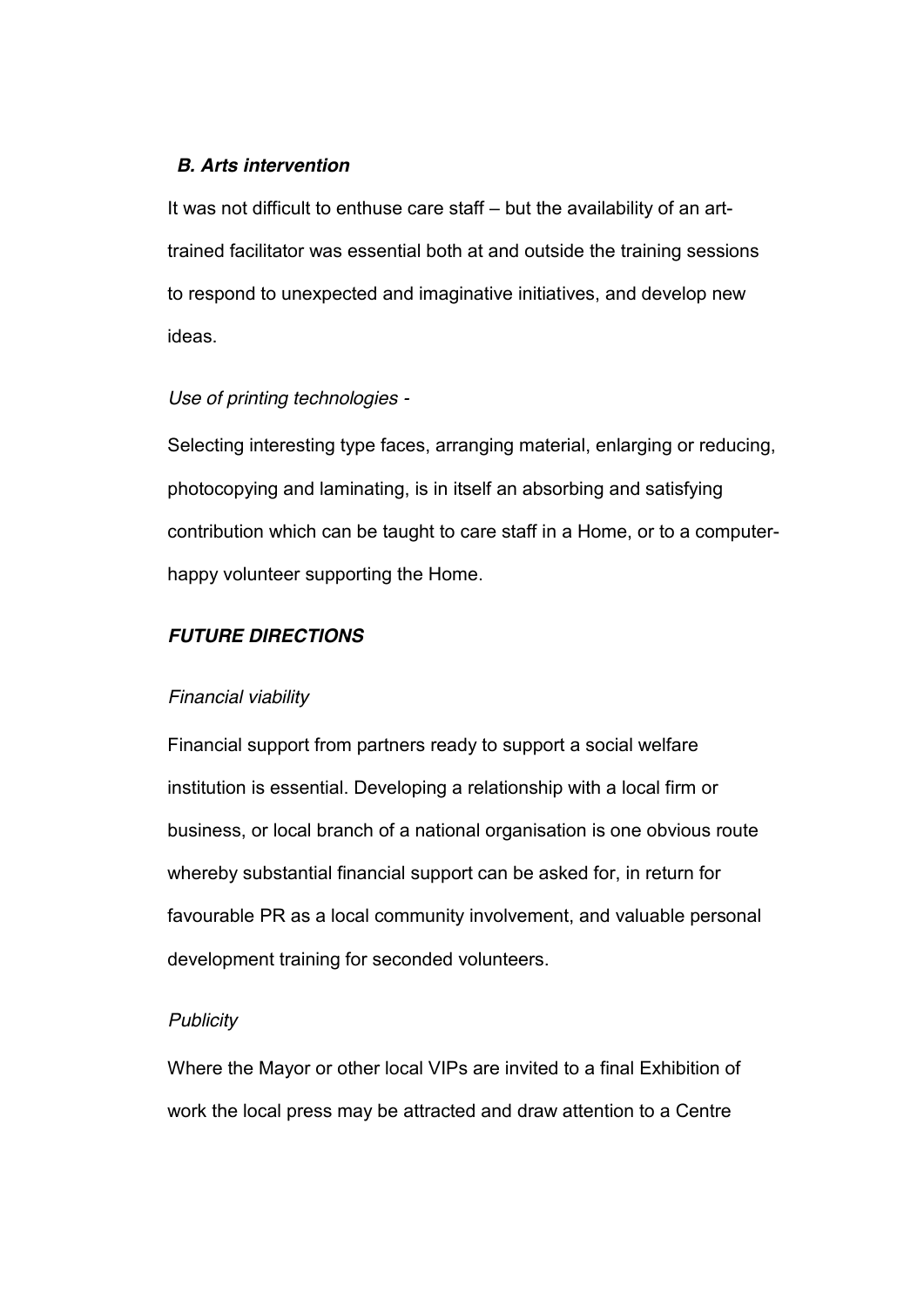which may have felt neglected and unknown. Participation by local business interests, or their national training departments serves to raise the profile of the work, and encourages participants and raises staff morale.

#### *Residential Homes*

At the end of each programme participants were invited to look ahead to the future. Suggestions included:-

*Improving and building on the work*

*Involving relatives in the activities programme*

*Improving communications and internalising 'learning culture'*

## *Design / develop volunteer programmes*

Whether such aspirations are carried out depends on an organisation's willingness to re-visit their issues after a period of 6 months or a year. BCA did not find this easy to implement, as 'life moves on' – organisations change, staff change, new goals are pursued and there is a reluctance to look back.

Although the team have now disbanded, by recording our work, BCA hopes to make our experience and learning available by documenting our experience and providing a 'toolkit' for others to use in the same field of *'building community through arts.'*